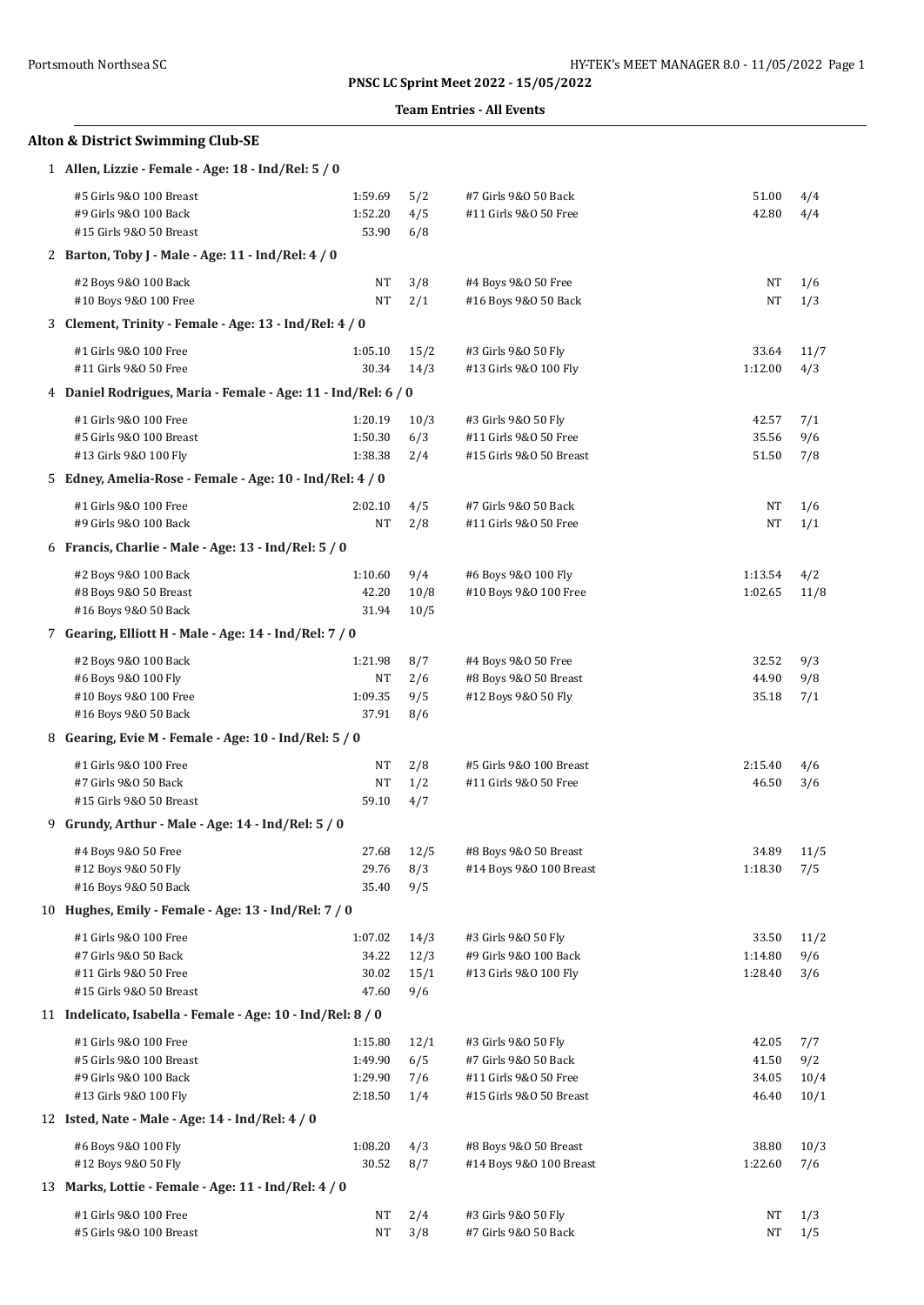#### **Team Entries - All Events**

## **Alton & District Swimming Club-SE**

| 14 Oliver, William - Male - Age: 10 - Ind/Rel: 6 / 0 |  |  |  |  |  |  |  |
|------------------------------------------------------|--|--|--|--|--|--|--|
|------------------------------------------------------|--|--|--|--|--|--|--|

|    | #2 Boys 9&0 100 Back                              | <b>NT</b> | 2/5  | #4 Boys 9&0 50 Free                            | 34.28   | 8/2  |
|----|---------------------------------------------------|-----------|------|------------------------------------------------|---------|------|
|    | #8 Boys 9&0 50 Breast                             | 48.57     | 8/1  | #10 Boys 9&0 100 Free                          | 1:18.69 | 7/1  |
|    | #12 Boys 9&0 50 Fly                               | 43.53     | 4/1  | #16 Boys 9&0 50 Back                           | 40.44   | 7/3  |
| 15 | Port, George - Male - Age: 15 - Ind/Rel: 6 / 0    |           |      |                                                |         |      |
|    | #2 Boys 9&0 100 Back                              | 1:12.50   | 9/2  | #4 Boys 9&0 50 Free                            | 30.42   | 11/2 |
|    | #8 Boys 9&0 50 Breast                             | 41.70     | 10/1 | #10 Boys 9&0 100 Free                          | 1:06.24 | 10/3 |
|    | #12 Boys 9&0 50 Fly                               | 36.97     | 6/7  | #16 Boys 9&0 50 Back                           | 34.03   | 10/1 |
|    | 16 Port, James - Male - Age: 14 - Ind/Rel: 6 / 0  |           |      |                                                |         |      |
|    | #2 Boys 9&0 100 Back                              | 1:11.00   | 9/3  | #4 Boys 9&0 50 Free                            | 28.28   | 12/2 |
|    | #6 Boys 9&0 100 Fly                               | 1:06.80   | 4/4  | #10 Boys 9&0 100 Free                          | 1:01.39 | 11/6 |
|    | #12 Boys 9&0 50 Fly                               | 28.97     | 8/4  | #16 Boys 9&0 50 Back                           | 32.33   | 10/3 |
| 17 | Sanders, Rose - Female - Age: 12 - Ind/Rel: 7 / 0 |           |      |                                                |         |      |
|    | #1 Girls 9&0 100 Free                             | 1:14.95   | 12/2 | #3 Girls 9&0 50 Fly                            | 35.90   | 10/1 |
|    | #7 Girls 9&0 50 Back                              | 38.06     | 11/7 | #9 Girls 9&0 100 Back                          | 1:22.50 | 8/5  |
|    | #11 Girls 9&0 50 Free                             | 33.80     | 11/7 | #13 Girls 9&0 100 Fly                          | 1:39.80 | 2/5  |
|    | #15 Girls 9&0 50 Breast                           | 50.90     | 7/2  |                                                |         |      |
|    | Alton & District Swimming Club-SE                 |           |      | Total Individual Entries: 93 - Total Relays: 0 |         |      |
|    | <b>Bassett Jsf Swimming Club</b>                  |           |      |                                                |         |      |
|    | 1 Starks, Neil - Male - Age: 12 - Ind/Rel: 3 / 0  |           |      |                                                |         |      |
|    | #10 Boys 9&0 100 Free                             | 1:37.30   | 4/1  | #14 Boys 9&0 100 Breast                        | 2:15.01 | 2/6  |
|    | #16 Boys 9&0 50 Back                              | 52.80     | 3/2  |                                                |         |      |
|    | 2 Starks, Paul - Male - Age: 14 - Ind/Rel: 3 / 0  |           |      |                                                |         |      |
|    | #10 Boys 9&0 100 Free                             | 1:07.73   | 10/1 | #12 Boys 9&0 50 Fly                            | 39.96   | 5/8  |
|    | #14 Boys 9&0 100 Breast                           | 1:28.72   | 6/5  |                                                |         |      |

**Bassett Jsf Swimming Club Total Individual Entries: 6 - Total Relays: 0**

### **Chichester (Cormorant) SC**

| 1 Parker, Nicole - Female - Age: 14 - Ind/Rel: 4 / 0 |                  |              |                         |         |      |
|------------------------------------------------------|------------------|--------------|-------------------------|---------|------|
| #1 Girls 9&0 100 Free                                | 1:07.10          | 14/6         | #5 Girls 9&0 100 Breast | 1:27.70 | 9/3  |
| #11 Girls 9&0 50 Free                                | 29.97            | 15/7         | #15 Girls 9&0 50 Breast | 39.60   | 12/6 |
| 2 Potts, James - Male - Age: 16 - Ind/Rel: 3 / 0     |                  |              |                         |         |      |
| #10 Boys 9&0 100 Free<br>#16 Boys 9&0 50 Back        | 1:00.40<br>29.37 | 11/3<br>10/4 | #12 Boys 9&0 50 Fly     | 29.77   | 8/6  |

**Chichester (Cormorant) SC Total Individual Entries: 7 - Total Relays: 0**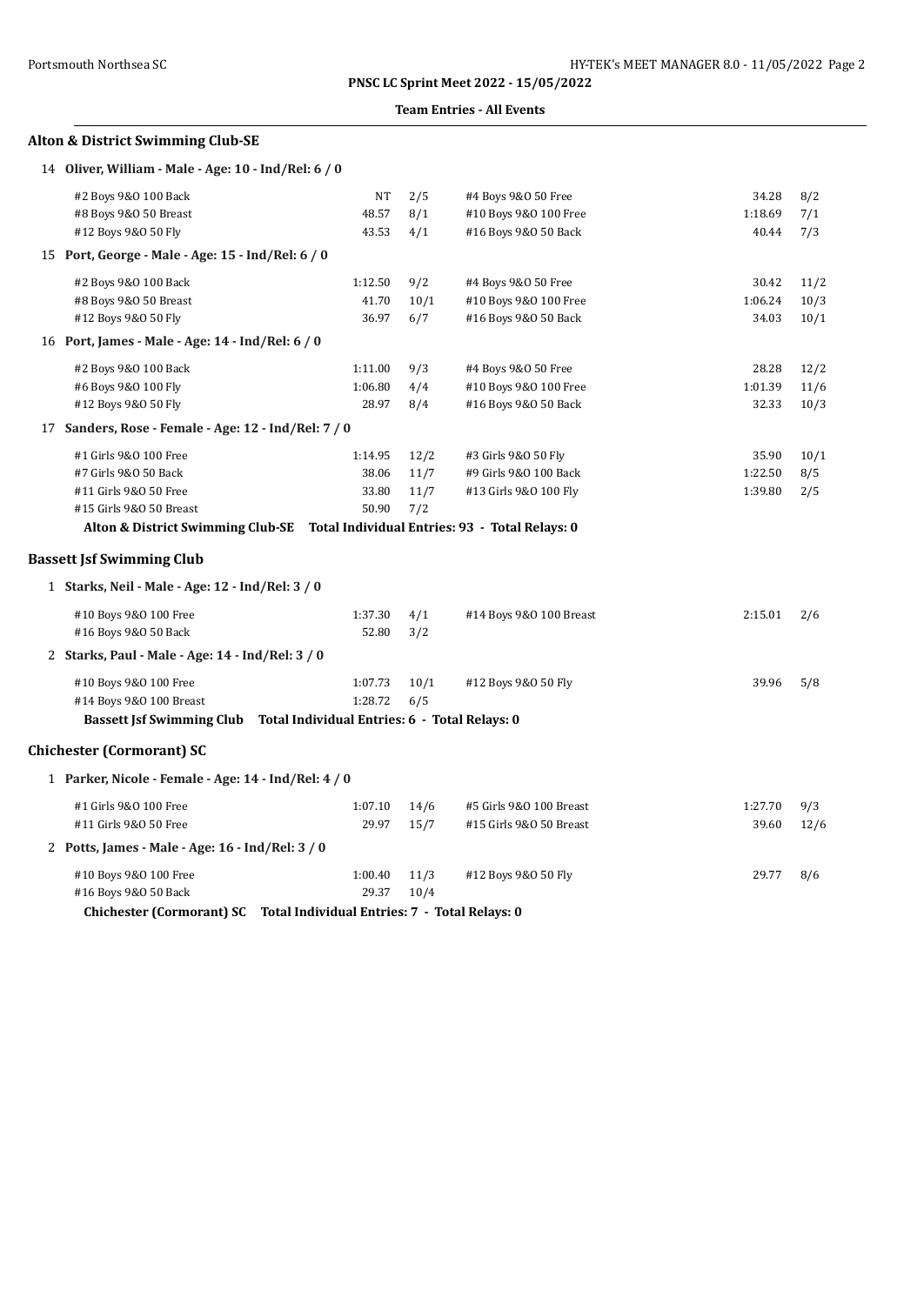### **Team Entries - All Events**

| <b>Fareham Nomads SC-SE</b>                                    |                    |            |                                               |                |            |
|----------------------------------------------------------------|--------------------|------------|-----------------------------------------------|----------------|------------|
| 1 Allgood, Sasha N - Female - Age: 10 - Ind/Rel: 3 / 0         |                    |            |                                               |                |            |
| #3 Girls 9&0 50 Fly<br>#13 Girls 9&0 100 Fly                   | 51.57<br>NT        | 4/1<br>1/8 | #11 Girls 9&0 50 Free                         | 40.82          | 6/8        |
| 2 Beale, Anna G - Female - Age: 10 - Ind/Rel: 4 / 0            |                    |            |                                               |                |            |
| #1 Girls 9&0 100 Free                                          | 1:46.31            | 5/5        | #3 Girls 9&0 50 Fly                           | 53.46          | 3/3        |
| #5 Girls 9&0 100 Breast                                        | NT                 | 1/5        | #7 Girls 9&0 50 Back                          | 44.08          | 8/1        |
| 3 Bennett, Holly - Female - Age: 13 - Ind/Rel: 5 / 0           |                    |            |                                               |                |            |
| #1 Girls 9&0 100 Free                                          | 1:19.57            | 10/4       | #3 Girls 9&0 50 Fly                           | 41.35          | 7/5        |
| #5 Girls 9&0 100 Breast                                        | 1:51.47            | 6/6        | #11 Girls 9&0 50 Free                         | 35.24          | 9/4        |
| #15 Girls 9&0 50 Breast                                        | 47.94              | 9/7        |                                               |                |            |
| 4 Bland, Emily - Female - Age: 14 - Ind/Rel: 6 / 0             |                    |            |                                               |                |            |
| #1 Girls 9&0 100 Free                                          | 1:08.51            | 14/1       | #5 Girls 9&0 100 Breast                       | 1:31.08        | 9/1        |
| #7 Girls 9&0 50 Back                                           | 47.38              | 6/8        | #9 Girls 9&0 100 Back                         | 1:42.85        | 6/1        |
| #11 Girls 9&0 50 Free                                          | 39.83              | 6/7        | #15 Girls 9&0 50 Breast                       | 39.86          | 12/7       |
| 5 Davies, Mia P - Female - Age: 9 - Ind/Rel: 4 / 0             |                    |            |                                               |                |            |
| #1 Girls 9&0 100 Free                                          | NT                 | 1/3        | #7 Girls 9&0 50 Back                          | 57.43          | 2/6        |
| #11 Girls 9&0 50 Free                                          | 49.74              | 2/6        | #15 Girls 9&0 50 Breast                       | 1:10.86        | 2/7        |
| 6 Davis, Helena C - Female - Age: 15 - Ind/Rel: 5 / 0          |                    |            |                                               |                |            |
| #1 Girls 9&0 100 Free                                          | 1:27.92            | 8/5        | #5 Girls 9&0 100 Breast                       | 1:51.81        | 6/7        |
| #7 Girls 9&0 50 Back                                           | 44.31              | 7/5        | #11 Girls 9&0 50 Free                         | 35.15          | 10/8       |
| #15 Girls 9&0 50 Breast                                        | 47.09              | 9/4        |                                               |                |            |
| 7 Graham-Evans, Jasper J - Male - Age: 13 - Ind/Rel: 2 / 0     |                    |            |                                               |                |            |
| #2 Boys 9&0 100 Back                                           | 2:02.64            | 4/4        | #4 Boys 9&0 50 Free                           | 36.41          | 7/2        |
| 8 Harmer, Revel - Male - Age: 11 - Ind/Rel: 5 / 0              |                    |            |                                               |                |            |
| #2 Boys 9&0 100 Back                                           | 1:27.54            | 7/7        | #4 Boys 9&0 50 Free                           | 37.76          | 6/2        |
| #10 Boys 9&0 100 Free                                          | 1:23.80            | 6/8        | #12 Boys 9&0 50 Fly                           | 46.62          | 3/6        |
| #16 Boys 9&0 50 Back                                           | 40.61              | 7/7        |                                               |                |            |
| 9 Hodkinson-Walker, Teagan - Female - Age: 11 - Ind/Rel: 5 / 0 |                    |            |                                               |                |            |
| #3 Girls 9&0 50 Fly                                            | 50.97              | 4/6        | #5 Girls 9&0 100 Breast                       | 1:43.46        | 7/3        |
| #7 Girls 9&0 50 Back                                           | 47.02              | 6/7        | #9 Girls 9&0 100 Back                         | 1:42.86        | 6/8        |
| #15 Girls 9&0 50 Breast                                        | 48.38              | 8/5        |                                               |                |            |
| 10 Horscroft, Hollie - Female - Age: 13 - Ind/Rel: 8 / 0       |                    |            |                                               |                |            |
| #1 Girls 9&0 100 Free                                          | 1:24.85            | 9/1        | #3 Girls 9&0 50 Fly                           | 46.60          | 6/8        |
| #5 Girls 9&0 100 Breast<br>#9 Girls 9&0 100 Back               | 1:57.49<br>1:38.53 | 5/4        | #7 Girls 9&0 50 Back<br>#11 Girls 9&0 50 Free | 46.85<br>39.10 | 6/6        |
| #13 Girls 9&0 100 Fly                                          | 1:48.42            | 6/4<br>2/7 | #15 Girls 9&0 50 Breast                       | 54.07          | 6/4<br>5/4 |
| 11 King, Sam - Male - Age: 12 - Ind/Rel: 6 / 0                 |                    |            |                                               |                |            |
| #2 Boys 9&0 100 Back                                           | 1:35.02            | 6/6        | #4 Boys 9&0 50 Free                           | 51.44          | 2/1        |
| #8 Boys 9&0 50 Breast                                          | 1:05.75            | 3/7        | #10 Boys 9&0 100 Free                         | 1:24.74        | 5/4        |
| #12 Boys 9&0 50 Fly                                            | 54.96              | 2/8        | #16 Boys 9&0 50 Back                          | 1:00.90        | 2/2        |
| 12 Kopitsas, Angelos - Male - Age: 11 - Ind/Rel: 7 / 0         |                    |            |                                               |                |            |
| #2 Boys 9&0 100 Back                                           | 1:44.58            | 5/6        | #4 Boys 9&0 50 Free                           | 35.05          | 8/8        |
| #8 Boys 9&0 50 Breast                                          | 49.02              | 7/5        | #10 Boys 9&0 100 Free                         | 1:19.07        | 6/4        |
| #12 Boys 9&0 50 Fly                                            | 45.52              | 3/3        | #14 Boys 9&0 100 Breast                       | 1:44.75        | 5/7        |
| #16 Boys 9&0 50 Back                                           | 42.76              | 6/4        |                                               |                |            |
| 13 Lamb, Jonathan - Male - Age: 13 - Ind/Rel: 4 / 0            |                    |            |                                               |                |            |
| #4 Boys 9&0 50 Free                                            | 41.64              | 4/3        | #8 Boys 9&0 50 Breast                         | 52.97          | 6/1        |
| #10 Boys 9&0 100 Free                                          | 1:35.10            | 4/2        | #14 Boys 9&0 100 Breast                       | 1:52.01        | 4/5        |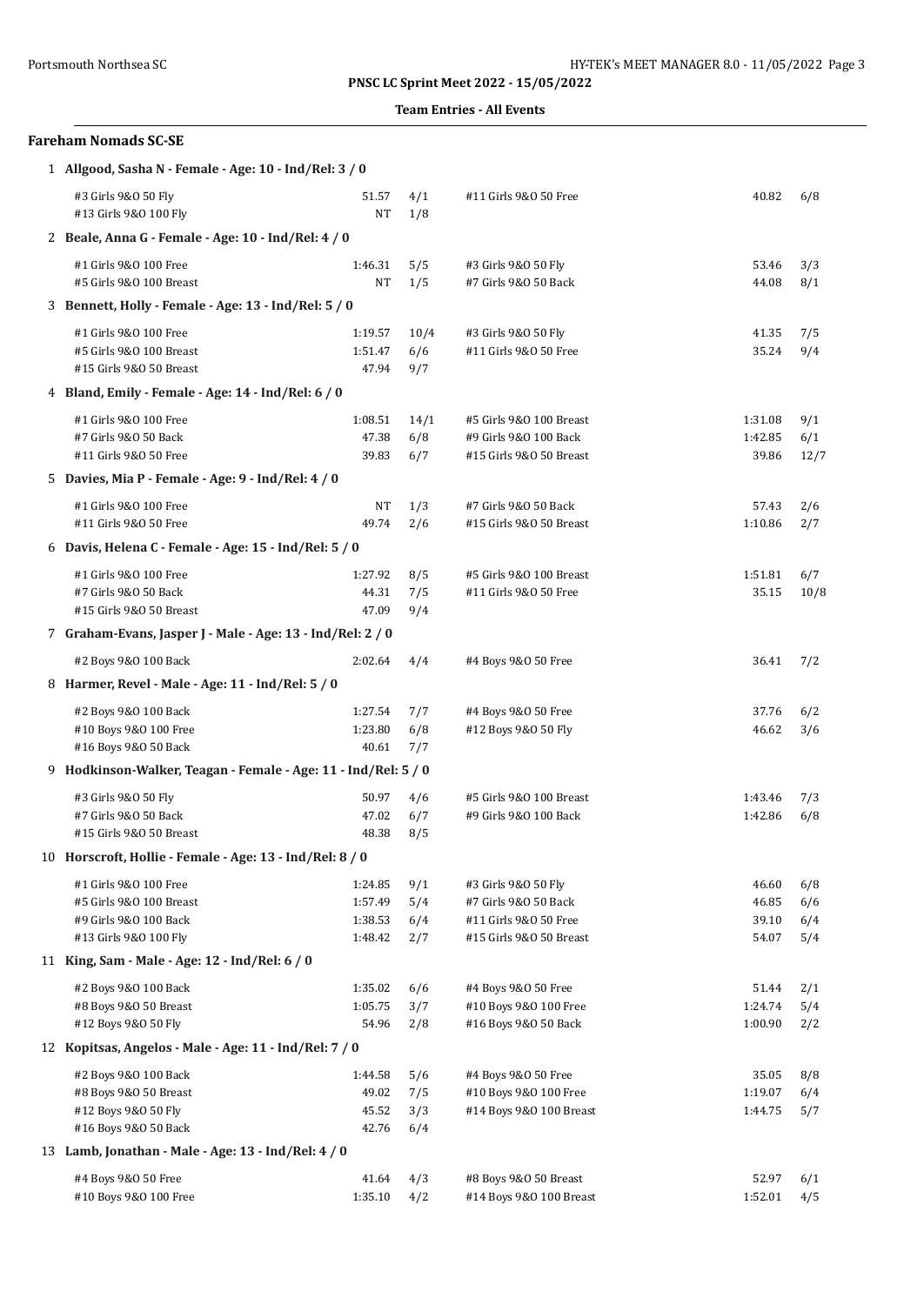### **Team Entries - All Events**

| <b>Fareham Nomads SC-SE</b>                                 |                                                 |      |                       |         |      |  |  |  |  |
|-------------------------------------------------------------|-------------------------------------------------|------|-----------------------|---------|------|--|--|--|--|
| 14 Moazzezi, Max - Male - Age: 11 - Ind/Rel: 2 / 0          |                                                 |      |                       |         |      |  |  |  |  |
| #4 Boys 9&0 50 Free                                         | 40.81                                           | 5/8  | #16 Boys 9&0 50 Back  | 46.20   | 5/2  |  |  |  |  |
| 15 Nevill-Smith, Ella G - Female - Age: 11 - Ind/Rel: 5 / 0 |                                                 |      |                       |         |      |  |  |  |  |
| #1 Girls 9&0 100 Free                                       | 1:45.33                                         | 5/4  | #3 Girls 9&0 50 Fly   | 53.85   | 3/6  |  |  |  |  |
| #7 Girls 9&0 50 Back                                        | 50.05                                           | 5/1  | #9 Girls 9&0 100 Back | NT      | 3/8  |  |  |  |  |
| #11 Girls 9&0 50 Free                                       | 41.16                                           | 5/3  |                       |         |      |  |  |  |  |
| 16 Rejman, Oliver - Male - Age: 10 - Ind/Rel: 6 / 0         |                                                 |      |                       |         |      |  |  |  |  |
| #2 Boys 9&0 100 Back                                        | 1:27.97                                         | 7/1  | #4 Boys 9&0 50 Free   | 37.59   | 6/3  |  |  |  |  |
| #8 Boys 9&0 50 Breast                                       | 54.77                                           | 5/2  | #10 Boys 9&0 100 Free | 1:25.42 | 5/5  |  |  |  |  |
| #12 Boys 9&0 50 Fly                                         | 47.26                                           | 3/1  | #16 Boys 9&0 50 Back  | 40.84   | 7/1  |  |  |  |  |
| 17 Sharpe, Austin R - Male - Age: 12 - Ind/Rel: 6 / 0       |                                                 |      |                       |         |      |  |  |  |  |
| #2 Boys 9&0 100 Back                                        | NT                                              | 3/6  | #4 Boys 9&0 50 Free   | 36.15   | 7/6  |  |  |  |  |
| #8 Boys 9&0 50 Breast                                       | 50.85                                           | 7/1  | #10 Boys 9&0 100 Free | NT      | 2/3  |  |  |  |  |
| #14 Boys 9&0 100 Breast                                     | 1:52.03                                         | 4/3  | #16 Boys 9&0 50 Back  | 43.99   | 6/2  |  |  |  |  |
| 18 Simmonds, Anya - Female - Age: 10 - Ind/Rel: 3 / 0       |                                                 |      |                       |         |      |  |  |  |  |
| #1 Girls 9&0 100 Free                                       | 1:38.68                                         | 6/3  | #3 Girls 9&0 50 Fly   | 58.31   | 2/3  |  |  |  |  |
| #7 Girls 9&0 50 Back                                        | NT                                              | 1/7  |                       |         |      |  |  |  |  |
| 19 Smith, Tilly - Female - Age: 9 - Ind/Rel: 4 / 0          |                                                 |      |                       |         |      |  |  |  |  |
| #1 Girls 9&0 100 Free                                       | 1:30.52                                         | 8/1  | #3 Girls 9&0 50 Fly   | 51.24   | 4/2  |  |  |  |  |
| #5 Girls 9&0 100 Breast                                     | 2:03.83                                         | 4/4  | #7 Girls 9&0 50 Back  | 46.28   | 6/3  |  |  |  |  |
| 20 Stantiall, Noah - Male - Age: 10 - Ind/Rel: 2 / 0        |                                                 |      |                       |         |      |  |  |  |  |
| #8 Boys 9&0 50 Breast                                       | NT                                              | 2/2  | #16 Boys 9&0 50 Back  | NT      | 2/7  |  |  |  |  |
| 21 Stantiall, Zachary - Male - Age: 13 - Ind/Rel: 5 / 0     |                                                 |      |                       |         |      |  |  |  |  |
| #2 Boys 9&0 100 Back                                        | 1:19.97                                         | 8/3  | #4 Boys 9&0 50 Free   | 32.19   | 10/8 |  |  |  |  |
| #8 Boys 9&0 50 Breast                                       | 47.78                                           | 8/7  | #10 Boys 9&0 100 Free | 1:10.01 | 9/6  |  |  |  |  |
| #16 Boys 9&0 50 Back                                        | 35.93                                           | 9/6  |                       |         |      |  |  |  |  |
| 22 Viney, Ellie M - Female - Age: 10 - Ind/Rel: 5 / 0       |                                                 |      |                       |         |      |  |  |  |  |
| #1 Girls 9&0 100 Free                                       | NT                                              | 2/7  | #7 Girls 9&0 50 Back  | 53.06   | 4/7  |  |  |  |  |
| #9 Girls 9&0 100 Back                                       | NT                                              | 2/1  | #11 Girls 9&0 50 Free | 46.89   | 3/7  |  |  |  |  |
| #15 Girls 9&0 50 Breast                                     | $_{\rm NT}$                                     | 1/6  |                       |         |      |  |  |  |  |
| 23 Williams, Kelly - Female - Age: 13 - Ind/Rel: 5 / 0      |                                                 |      |                       |         |      |  |  |  |  |
| #3 Girls 9&0 50 Fly                                         | 38.89                                           | 9/1  | #7 Girls 9&0 50 Back  | 38.76   | 10/4 |  |  |  |  |
| #11 Girls 9&0 50 Free                                       | 32.57                                           | 13/8 | #13 Girls 9&0 100 Fly | 1:36.03 | 3/8  |  |  |  |  |
| #15 Girls 9&0 50 Breast                                     | 40.50                                           | 12/8 |                       |         |      |  |  |  |  |
| 24 Willis, Max - Male - Age: 13 - Ind/Rel: 5 / 0            |                                                 |      |                       |         |      |  |  |  |  |
| #2 Boys 9&0 100 Back                                        | 1:22.36                                         | 8/1  | #4 Boys 9&0 50 Free   | 30.76   | 11/7 |  |  |  |  |
| #10 Boys 9&0 100 Free                                       | 1:07.69                                         | 10/7 | #12 Boys 9&0 50 Fly   | 38.27   | 5/5  |  |  |  |  |
| #16 Boys 9&0 50 Back                                        | 38.09                                           | 8/2  |                       |         |      |  |  |  |  |
| <b>Fareham Nomads SC-SE</b>                                 | Total Individual Entries: 112 - Total Relays: 0 |      |                       |         |      |  |  |  |  |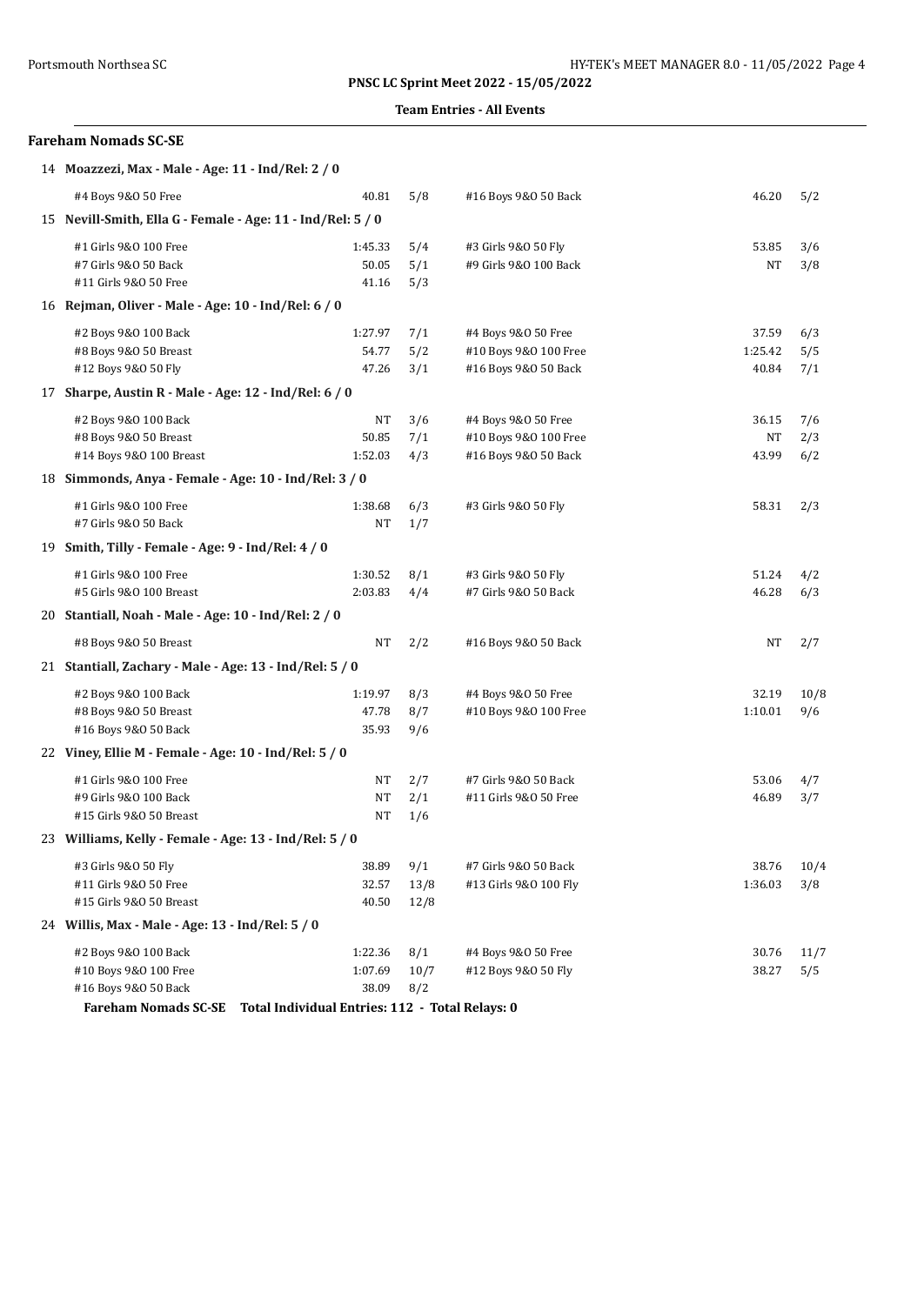### **Team Entries - All Events**

# **Gosport Dolphins Swimming Club**

|    | 1 Arnold, Jamie - Male - Age: 14 - Ind/Rel: 4 / 0      |           |      |                         |         |      |
|----|--------------------------------------------------------|-----------|------|-------------------------|---------|------|
|    | #4 Boys 9&0 50 Free                                    | 28.73     | 12/8 | #10 Boys 9&0 100 Free   | 1:03.20 | 10/4 |
|    | #12 Boys 9&0 50 Fly                                    | 31.88     | 7/5  | #16 Boys 9&0 50 Back    | 33.70   | 10/7 |
|    | 2 Brown, Lauren - Female - Age: 12 - Ind/Rel: 6 / 0    |           |      |                         |         |      |
|    | #3 Girls 9&0 50 Fly                                    | 36.70     | 9/5  | #5 Girls 9&0 100 Breast | 1:30.80 | 9/7  |
|    | #7 Girls 9&0 50 Back                                   | 39.30     | 10/3 | #11 Girls 9&0 50 Free   | 32.80   | 12/6 |
|    | #13 Girls 9&0 100 Fly                                  | 1:23.70   | 3/4  | #15 Girls 9&0 50 Breast | 40.31   | 12/1 |
|    | 3 Burr, Phoebe - Female - Age: 11 - Ind/Rel: 6 / 0     |           |      |                         |         |      |
|    | #1 Girls 9&0 100 Free                                  | 1:40.09   | 6/6  | #3 Girls 9&0 50 Fly     | 49.50   | 5/7  |
|    | #7 Girls 9&0 50 Back                                   | 45.80     | 6/5  | #9 Girls 9&0 100 Back   | 1:48.80 | 5/6  |
|    | #11 Girls 9&0 50 Free                                  | 38.80     | 7/7  | #15 Girls 9&0 50 Breast | 54.64   | 5/3  |
|    | 4 Daly, Cohen - Male - Age: 10 - Ind/Rel: 4 / 0        |           |      |                         |         |      |
|    | #2 Boys 9&0 100 Back                                   | 2:07.35   | 4/3  | #4 Boys 9&0 50 Free     | 43.60   | 4/8  |
|    | #10 Boys 9&0 100 Free                                  | NT        | 1/4  | #16 Boys 9&0 50 Back    | 46.60   | 5/7  |
|    | 5 Elwall, Maisie - Female - Age: 13 - Ind/Rel: 5 / 0   |           |      |                         |         |      |
|    | #1 Girls 9&0 100 Free                                  | 1:12.30   | 13/2 | #3 Girls 9&0 50 Fly     | 34.23   | 11/8 |
|    | #5 Girls 9&0 100 Breast                                | 1:32.10   | 9/8  | #11 Girls 9&0 50 Free   | 31.10   | 13/5 |
|    | #15 Girls 9&0 50 Breast                                | 40.90     | 11/4 |                         |         |      |
|    | 6 Gant, Mia - Female - Age: 10 - Ind/Rel: 4 / 0        |           |      |                         |         |      |
|    | #1 Girls 9&0 100 Free                                  | 1:41.12   | 6/2  | #3 Girls 9&0 50 Fly     | 52.60   | 3/5  |
|    | #11 Girls 9&0 50 Free                                  | 41.70     | 5/2  | #15 Girls 9&0 50 Breast | 56.25   | 5/7  |
|    | 7 Harrison, Tommy - Male - Age: 13 - Ind/Rel: 4 / 0    |           |      |                         |         |      |
|    | #4 Boys 9&0 50 Free                                    | 38.00     | 6/1  | #8 Boys 9&0 50 Breast   | 52.21   | 6/6  |
|    | #10 Boys 9&0 100 Free                                  | 2:23.04   | 3/1  | #16 Boys 9&0 50 Back    | 50.10   | 4/8  |
|    | 8 Malam, Annabelle - Female - Age: 14 - Ind/Rel: 4 / 0 |           |      |                         |         |      |
|    | #1 Girls 9&0 100 Free                                  | 1:12.40   | 13/7 | #3 Girls 9&0 50 Fly     | 37.70   | 9/2  |
|    | #7 Girls 9&0 50 Back                                   | 40.40     | 10/1 | #11 Girls 9&0 50 Free   | 33.30   | 11/5 |
|    | 9 Parry, Thomas - Male - Age: 17 - Ind/Rel: 4 / 0      |           |      |                         |         |      |
|    | #2 Boys 9&0 100 Back                                   | 1:21.79   | 8/2  | #10 Boys 9&0 100 Free   | 1:12.28 | 9/8  |
|    | #12 Boys 9&0 50 Fly                                    | 34.75     | 7/7  | #14 Boys 9&0 100 Breast | 1:37.84 | 5/5  |
|    | 10 Ralph, Grace - Female - Age: 11 - Ind/Rel: 6 / 0    |           |      |                         |         |      |
|    | #1 Girls 9&0 100 Free                                  | NT        | 3/6  | #3 Girls 9&0 50 Fly     | 48.20   | 5/2  |
|    | #7 Girls 9&0 50 Back                                   | 45.00     | 7/7  | #11 Girls 9&0 50 Free   | 41.60   | 5/6  |
|    | #13 Girls 9&0 100 Fly                                  | $\rm{NT}$ | 1/2  | #15 Girls 9&0 50 Breast | 58.07   | 4/2  |
|    | 11 Stanning, Imogen - Female - Age: 9 - Ind/Rel: 5 / 0 |           |      |                         |         |      |
|    | #3 Girls 9&0 50 Fly                                    | 46.60     | 5/4  | #7 Girls 9&0 50 Back    | 47.00   | 6/2  |
|    | #9 Girls 9&0 100 Back                                  | NT        | 1/3  | #11 Girls 9&0 50 Free   | 42.60   | 5/8  |
|    | #15 Girls 9&0 50 Breast                                | 57.96     | 4/6  |                         |         |      |
|    | 12 Taverner, Zach - Male - Age: 12 - Ind/Rel: 3 / 0    |           |      |                         |         |      |
|    | #2 Boys 9&0 100 Back                                   | 1:50.20   | 5/7  | #4 Boys 9&0 50 Free     | 42.80   | 4/7  |
|    | #8 Boys 9&0 50 Breast                                  | 53.50     | 5/5  |                         |         |      |
| 13 | Taylor, Niamh - Female - Age: 12 - Ind/Rel: 6 / 0      |           |      |                         |         |      |
|    | #1 Girls 9&0 100 Free                                  | 1:12.00   | 13/6 | #3 Girls 9&0 50 Fly     | 34.50   | 10/5 |
|    | #5 Girls 9&0 100 Breast                                | 1:36.40   | 8/2  | #11 Girls 9&0 50 Free   | 31.07   | 13/4 |
|    | #13 Girls 9&0 100 Fly                                  | 1:23.90   | 3/5  | #15 Girls 9&0 50 Breast | 42.00   | 11/6 |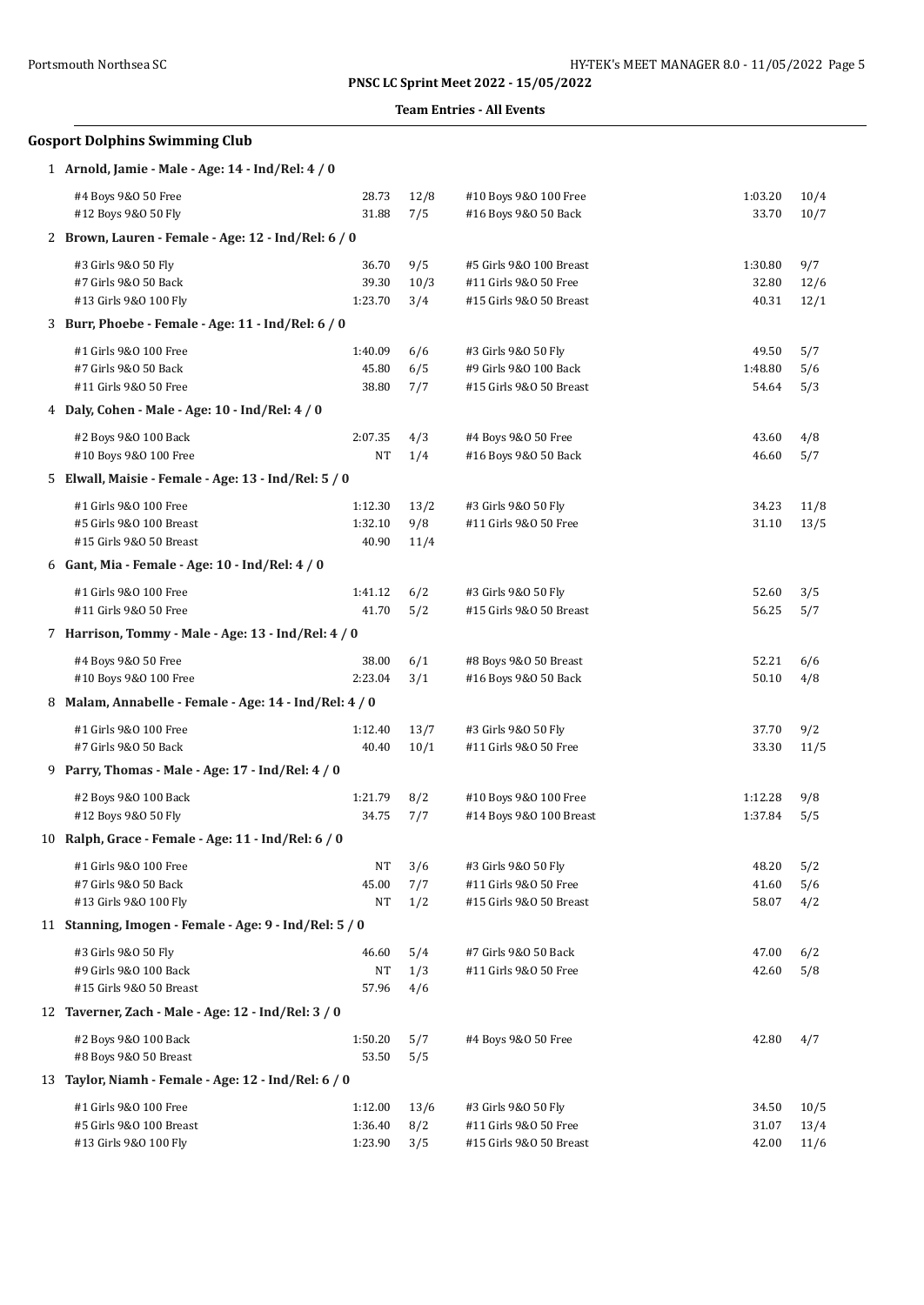**Team Entries - All Events**

# **Gosport Dolphins Swimming Club**

14 **Wiliams, Izzy - Female - Age: 12 - Ind/Rel: 3 / 0**

| #1 Girls 9&0 100 Free | $1:21.13$ $10/7$                                                              |  | #3 Girls 9&0 50 Fly | 42.00 7/2 |  |
|-----------------------|-------------------------------------------------------------------------------|--|---------------------|-----------|--|
| #7 Girls 9&0 50 Back  | 44.14 8/8                                                                     |  |                     |           |  |
|                       | Gosport Dolphins Swimming Club Total Individual Entries: 64 - Total Relays: 0 |  |                     |           |  |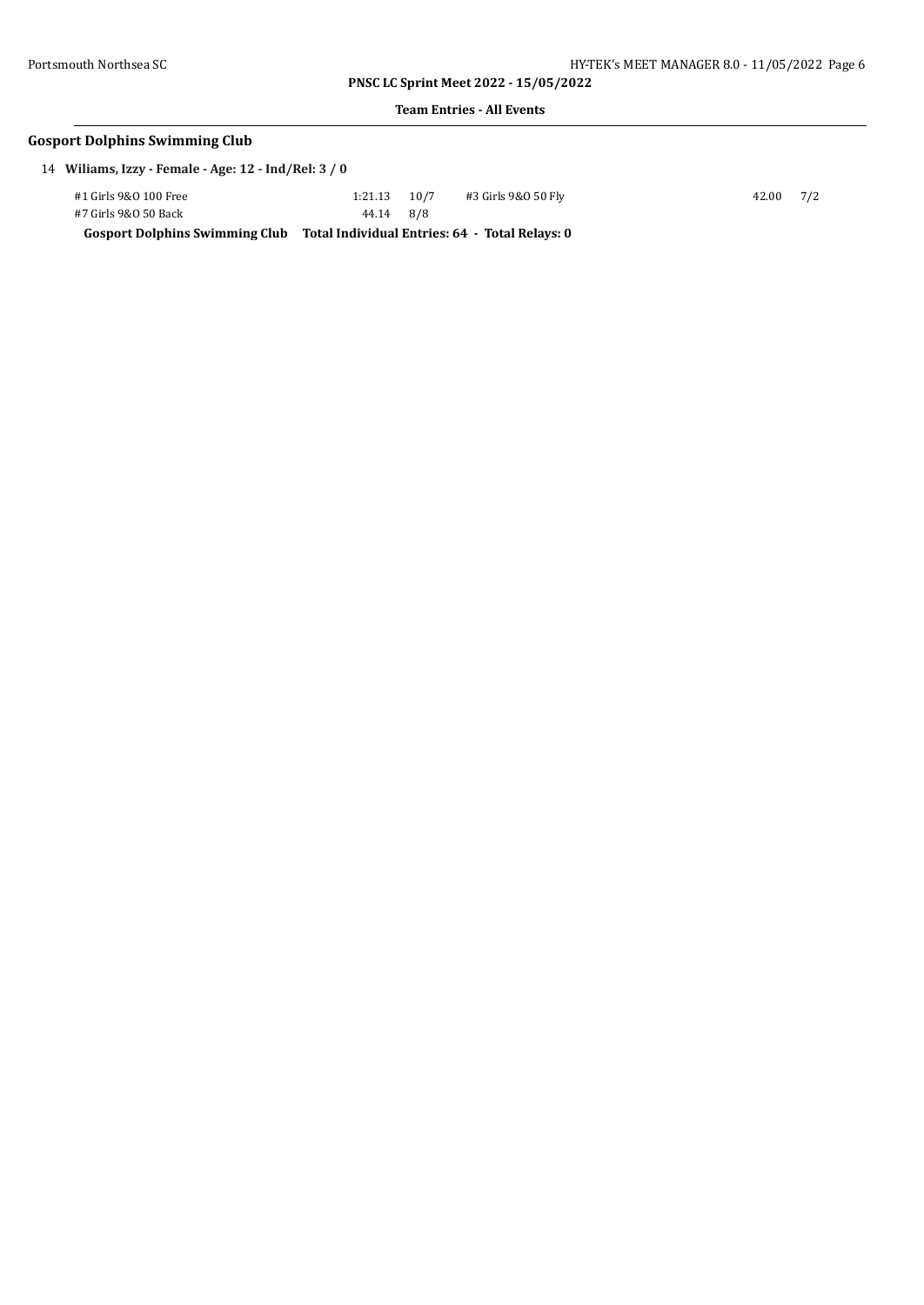### **PNSC LC Sprint Meet 2022 - 15/05/2022**

### **Events**

| Portsmouth Northsea SC                                                   |                             |                     | PNSC LC Sprint Meet 2022 - 15/05/2022                                | HY-TEK's MEET MANAGER 8.0 - 11/05/2022 |                   |  |  |  |  |
|--------------------------------------------------------------------------|-----------------------------|---------------------|----------------------------------------------------------------------|----------------------------------------|-------------------|--|--|--|--|
|                                                                          |                             |                     | <b>Team Entries - All Events</b>                                     |                                        |                   |  |  |  |  |
| <b>Hamble Aquatics Swim Team</b>                                         |                             |                     |                                                                      |                                        |                   |  |  |  |  |
| 1 Beaudro, Eva - Female - Age: 12 - Ind/Rel: 4 / 0                       |                             |                     |                                                                      |                                        |                   |  |  |  |  |
| #1 Girls 9&0 100 Free<br>#9 Girls 9&0 100 Back                           | 1:34.90<br>1:39.90          | 7/3<br>6/6          | #5 Girls 9&0 100 Breast<br>#11 Girls 9&0 50 Free                     | 2:06.31<br>43.95                       | 4/5<br>4/2        |  |  |  |  |
| 2 Beaudro, Joshua - Male - Age: 17 - Ind/Rel: 5 / 0                      |                             |                     |                                                                      |                                        |                   |  |  |  |  |
| #2 Boys 9&0 100 Back<br>#8 Boys 9&0 50 Breast<br>#14 Boys 9&0 100 Breast | 1:11.59<br>37.79<br>1:26.06 | 9/6<br>11/8<br>7/8  | #4 Boys 9&0 50 Free<br>#10 Boys 9&0 100 Free                         | 29.00<br>1:01.60                       | 11/<br>11/        |  |  |  |  |
| 3 Brown, George - Male - Age: 11 - Ind/Rel: 6 / 0                        |                             |                     |                                                                      |                                        |                   |  |  |  |  |
| #2 Boys 9&0 100 Back<br>#8 Boys 9&0 50 Breast<br>#12 Boys 9&0 50 Fly     | 1:35.80<br>52.08<br>43.60   | 6/2<br>6/3<br>4/8   | #4 Boys 9&0 50 Free<br>#10 Boys 9&0 100 Free<br>#16 Boys 9&0 50 Back | 36.80<br>1:23.20<br>43.70              | 7/7<br>6/7<br>6/6 |  |  |  |  |
| 4 Brown, Lily - Female - Age: 14 - Ind/Rel: 5 / 0                        |                             |                     |                                                                      |                                        |                   |  |  |  |  |
| #1 Girls 9&0 100 Free<br>#7 Girls 9&0 50 Back<br>#13 Girls 9&0 100 Fly   | 1:12.93<br>37.31<br>1:22.53 | 13/1<br>11/4<br>4/1 | #3 Girls 9&0 50 Fly<br>#11 Girls 9&0 50 Free                         | 36.47<br>32.77                         | 10/<br>12/        |  |  |  |  |
| 5 Dawson, Matilda - Female - Age: 11 - Ind/Rel: 3 / 0                    |                             |                     |                                                                      |                                        |                   |  |  |  |  |
| #1 Girls 9&0 100 Free<br>#15 Girls 9&0 50 Breast                         | 1:49.00<br>1:12.13          | 5/3<br>2/1          | #7 Girls 9&0 50 Back                                                 | 53.90                                  | 4/1               |  |  |  |  |
| 6 De Courcy Stevens, Henry - Male - Age: 10 - Ind/Rel: 4 / 0             |                             |                     |                                                                      |                                        |                   |  |  |  |  |
| #4 Boys 9&0 50 Free<br>#10 Boys 9&0 100 Free                             | 38.07<br>1:28.00            | 6/8<br>5/1          | #8 Boys 9&0 50 Breast<br>#14 Boys 9&0 100 Breast                     | 52.07<br>1:54.60                       | 6/5<br>4/7        |  |  |  |  |
| 7 Ditchburn, Jasmin - Female - Age: 14 - Ind/Rel: 3 / 0                  |                             |                     |                                                                      |                                        |                   |  |  |  |  |
| #7 Girls 9&0 50 Back<br>#15 Girls 9&0 50 Breast                          | 48.80<br>1:04.17            | 5/5<br>3/8          | #11 Girls 9&0 50 Free                                                | 40.30                                  | 6/1               |  |  |  |  |
| 8 Hamilton, Sophie - Female - Age: 17 - Ind/Rel: 4 / 0                   |                             |                     |                                                                      |                                        |                   |  |  |  |  |
| #1 Girls 9&0 100 Free<br>#11 Girls 9&0 50 Free                           | 1:05.50<br>29.83            | 15/1<br>15/6        | #5 Girls 9&0 100 Breast<br>#15 Girls 9&0 50 Breast                   | 1:18.09<br>34.50                       | 9/4<br>12/        |  |  |  |  |
| 9 Holdaway, Luke - Male - Age: 12 - Ind/Rel: 3 / 0                       |                             |                     |                                                                      |                                        |                   |  |  |  |  |

| #2 Boys 9&0 100 Back<br>#8 Boys 9&0 50 Breast<br>#14 Boys 9&0 100 Breast | 1:11.59<br>37.79<br>1:26.06         | 9/6<br>11/8<br>7/8  | #4 Boys 9&0 50 Free<br>#10 Boys 9&0 100 Free                         | 29.00<br>1:01.60          | 11/4<br>11/2      |
|--------------------------------------------------------------------------|-------------------------------------|---------------------|----------------------------------------------------------------------|---------------------------|-------------------|
| 3 Brown, George - Male - Age: 11 - Ind/Rel: 6 / 0                        |                                     |                     |                                                                      |                           |                   |
| #2 Boys 9&0 100 Back<br>#8 Boys 9&0 50 Breast<br>#12 Boys 9&0 50 Fly     | 1:35.80<br>52.08<br>43.60           | 6/2<br>6/3<br>4/8   | #4 Boys 9&0 50 Free<br>#10 Boys 9&0 100 Free<br>#16 Boys 9&0 50 Back | 36.80<br>1:23.20<br>43.70 | 7/7<br>6/7<br>6/6 |
| 4 Brown, Lily - Female - Age: 14 - Ind/Rel: 5 / 0                        |                                     |                     |                                                                      |                           |                   |
| #1 Girls 9&0 100 Free<br>#7 Girls 9&0 50 Back<br>#13 Girls 9&0 100 Fly   | 1:12.93<br>37.31<br>1:22.53         | 13/1<br>11/4<br>4/1 | #3 Girls 9&0 50 Fly<br>#11 Girls 9&0 50 Free                         | 36.47<br>32.77            | 10/8<br>12/5      |
| 5 Dawson, Matilda - Female - Age: 11 - Ind/Rel: 3 / 0                    |                                     |                     |                                                                      |                           |                   |
| #1 Girls 9&0 100 Free<br>#15 Girls 9&0 50 Breast                         | 1:49.00<br>1:12.13                  | 5/3<br>2/1          | #7 Girls 9&0 50 Back                                                 | 53.90                     | 4/1               |
| 6 De Courcy Stevens, Henry - Male - Age: 10 - Ind/Rel: 4 / 0             |                                     |                     |                                                                      |                           |                   |
| #4 Boys 9&0 50 Free<br>#10 Boys 9&0 100 Free                             | 38.07<br>1:28.00                    | 6/8<br>5/1          | #8 Boys 9&0 50 Breast<br>#14 Boys 9&0 100 Breast                     | 52.07<br>1:54.60          | 6/5<br>4/7        |
| 7 Ditchburn, Jasmin - Female - Age: 14 - Ind/Rel: 3 / 0                  |                                     |                     |                                                                      |                           |                   |
| #7 Girls 9&0 50 Back<br>#15 Girls 9&0 50 Breast                          | 48.80<br>1:04.17                    | 5/5<br>3/8          | #11 Girls 9&0 50 Free                                                | 40.30                     | 6/1               |
| 8 Hamilton, Sophie - Female - Age: 17 - Ind/Rel: 4 / 0                   |                                     |                     |                                                                      |                           |                   |
| #1 Girls 9&0 100 Free<br>#11 Girls 9&0 50 Free                           | 1:05.50<br>29.83                    | 15/1<br>15/6        | #5 Girls 9&0 100 Breast<br>#15 Girls 9&0 50 Breast                   | 1:18.09<br>34.50          | 9/4<br>12/4       |
| 9 Holdaway, Luke - Male - Age: 12 - Ind/Rel: 3 / 0                       |                                     |                     |                                                                      |                           |                   |
| #2 Boys 9&0 100 Back<br>#8 Boys 9&0 50 Breast                            | NT<br>NT                            | 3/4<br>2/7          | #4 Boys 9&0 50 Free                                                  | 37.54                     | 6/5               |
| 10 Holden, Bella - Female - Age: 10 - Ind/Rel: 4 / 0                     |                                     |                     |                                                                      |                           |                   |
| #1 Girls 9&0 100 Free<br>#5 Girls 9&0 100 Breast                         | 1:51.56<br>NT                       | 5/8<br>1/4          | #3 Girls 9&0 50 Fly<br>#7 Girls 9&0 50 Back                          | 57.03<br>56.03            | 3/8<br>3/1        |
| 11 Hoolahan, Patrick - Male - Age: 10 - Ind/Rel: 6 / 0                   |                                     |                     |                                                                      |                           |                   |
| #2 Boys 9&0 100 Back<br>#10 Boys 9&0 100 Free<br>#14 Boys 9&0 100 Breast | $1:42.50$ 6/1<br>1:31.70<br>2:00.40 | 4/4<br>3/2          | #4 Boys 9&0 50 Free<br>#12 Boys 9&0 50 Fly<br>#16 Boys 9&0 50 Back   | 38.80<br>48.10<br>45.90   | 5/2<br>3/8<br>5/6 |
| 12 McLaren, Amber - Female - Age: 17 - Ind/Rel: 4 / 0                    |                                     |                     |                                                                      |                           |                   |
| #3 Girls 9&0 50 Fly<br>#9 Girls 9&0 100 Back                             | 33.30<br>1:14.91                    | 11/6<br>9/2         | #7 Girls 9&0 50 Back<br>#11 Girls 9&0 50 Free                        | 33.55<br>30.44            | 12/5<br>14/2      |
| 13 Russell, Abigail - Female - Age: 17 - Ind/Rel: 5 / 0                  |                                     |                     |                                                                      |                           |                   |
| #1 Girls 9&0 100 Free                                                    | 1:11.78                             | 13/3                | #7 Girls 9&0 50 Back                                                 | 39.19                     | 10/5              |

| #15 Girls 9&0 50 Breast                            | 46.00   | 10/7 |                       |               |     |
|----------------------------------------------------|---------|------|-----------------------|---------------|-----|
| 14 Taylor, Jamie - Male - Age: 13 - Ind/Rel: 4 / 0 |         |      |                       |               |     |
| #2 Boys 9&0 100 Back                               | 1:34.40 | 6/3  | #4 Boys 9&0 50 Free   | 35.10         | 7/4 |
| #8 Boys 9&0 50 Breast                              | 50.76   | 7/7  | #10 Boys 9&0 100 Free | $1:14.60$ 7/4 |     |

#9 Girls 9&O 100 Back 1:23.93 8/3 #11 Girls 9&O 50 Free 33.28 11/4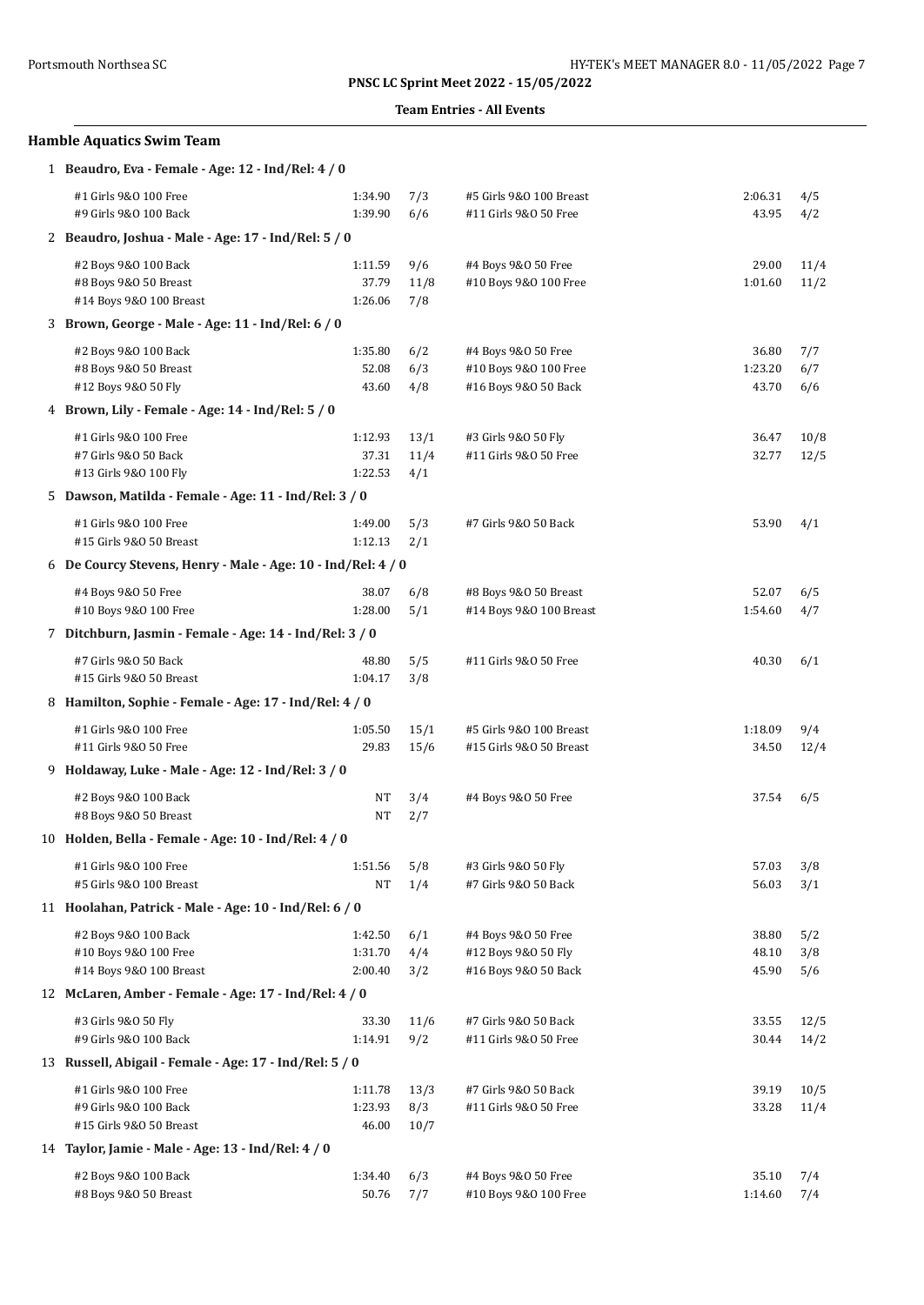### **Team Entries - All Events**

## **Hamble Aquatics Swim Team**

|                                                        | 15 Tourell, Beth - Female - Age: 12 - Ind/Rel: 5 / 0 |         |      |                         |         |     |
|--------------------------------------------------------|------------------------------------------------------|---------|------|-------------------------|---------|-----|
|                                                        | #1 Girls 9&0 100 Free                                | 1:20.72 | 10/2 | #3 Girls 9&0 50 Fly     | 46.10   | 6/7 |
|                                                        | #7 Girls 9&0 50 Back                                 | 43.58   | 8/6  | #9 Girls 9&0 100 Back   | 1:39.46 | 6/3 |
|                                                        | #11 Girls 9&0 50 Free                                | 37.72   | 7/3  |                         |         |     |
| 16 Vanes, Arabella - Female - Age: 10 - Ind/Rel: 3 / 0 |                                                      |         |      |                         |         |     |
|                                                        | #1 Girls 9&0 100 Free                                | NT      | 1/4  | #5 Girls 9&0 100 Breast | NT      | 1/3 |
|                                                        | #7 Girls 9&0 50 Back                                 | 57.17   | 2/3  |                         |         |     |
| 17                                                     | Willcox, Matthew - Male - Age: 10 - Ind/Rel: 5 / 0   |         |      |                         |         |     |
|                                                        | #2 Boys 9&0 100 Back                                 | NT      | 2/6  | #4 Boys 9&0 50 Free     | 45.17   | 3/7 |
|                                                        | #8 Boys 9&0 50 Breast                                | 49.10   | 7/3  | #14 Boys 9&0 100 Breast | 1:51.83 | 4/4 |
|                                                        | #16 Boys 9&0 50 Back                                 | 51.40   | 3/5  |                         |         |     |

**Hamble Aquatics Swim Team Total Individual Entries: 73 - Total Relays: 0**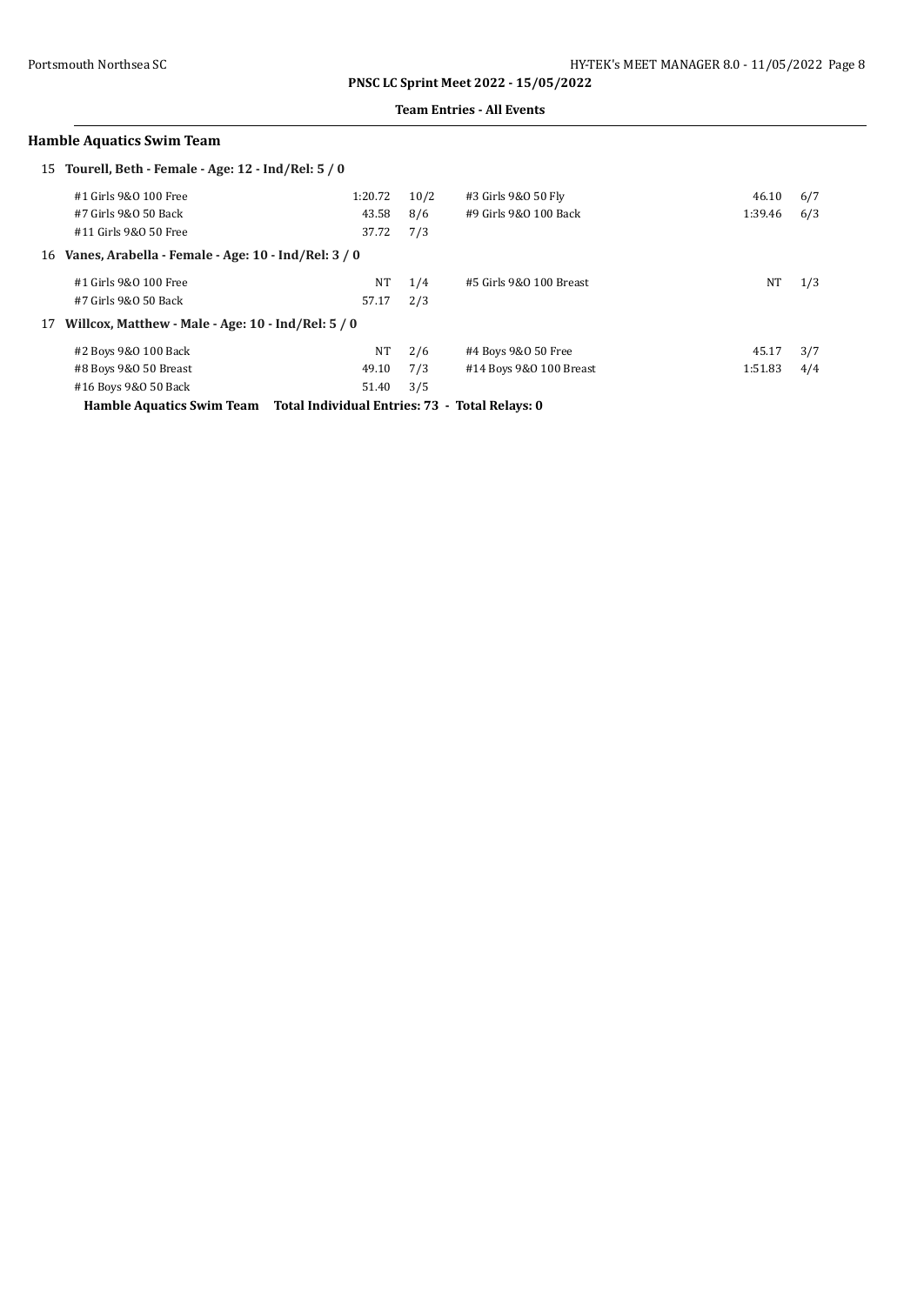### **Team Entries - All Events**

# **Locks Heath Swim Squad**

| 1 Bagby, Amelia - Female - Age: 11 - Ind/Rel: 6 / 0                                               |                                    |                           |                                                                             |                             |                     |
|---------------------------------------------------------------------------------------------------|------------------------------------|---------------------------|-----------------------------------------------------------------------------|-----------------------------|---------------------|
| #1 Girls 9&0 100 Free<br>#7 Girls 9&0 50 Back<br>#11 Girls 9&0 50 Free                            | 1:37.43<br>51.86<br>41.90          | 7/8<br>4/5<br>5/1         | #5 Girls 9&0 100 Breast<br>#9 Girls 9&0 100 Back<br>#15 Girls 9&0 50 Breast | 1:56.07<br>1:50.50<br>52.63 | 6/8<br>5/7<br>6/5   |
| 2 Bagby, Sophie - Female - Age: 14 - Ind/Rel: 6 / 0                                               |                                    |                           |                                                                             |                             |                     |
| #1 Girls 9&0 100 Free<br>#5 Girls 9&0 100 Breast<br>#11 Girls 9&0 50 Free                         | 1:14.05<br>1:34.02<br>32.89        | 12/6<br>8/3<br>12/2       | #3 Girls 9&0 50 Fly<br>#7 Girls 9&0 50 Back<br>#15 Girls 9&0 50 Breast      | 40.01<br>40.35<br>42.63     | 8/3<br>10/2<br>11/1 |
| 3 Bassindale, Matilda - Female - Age: 12 - Ind/Rel: 6 / 0                                         |                                    |                           |                                                                             |                             |                     |
| #1 Girls 9&0 100 Free<br>#7 Girls 9&0 50 Back<br>#11 Girls 9&0 50 Free                            | 1:17.84<br>37.55<br>34.87          | 11/2<br>11/3<br>10/7      | #3 Girls 9&0 50 Fly<br>#9 Girls 9&0 100 Back<br>#13 Girls 9&0 100 Fly       | 38.76<br>1:20.73<br>1:32.98 | 9/7<br>8/4<br>3/1   |
| 4 Beadsworth, Joshua - Male - Age: 12 - Ind/Rel: 6 / 0                                            |                                    |                           |                                                                             |                             |                     |
| #2 Boys 9&0 100 Back<br>#8 Boys 9&0 50 Breast<br>#12 Boys 9&0 50 Fly                              | 1:21.55<br>49.41<br>37.89          | 8/6<br>7/6<br>6/8         | #4 Boys 9&0 50 Free<br>#10 Boys 9&0 100 Free<br>#16 Boys 9&0 50 Back        | 32.85<br>1:12.57<br>37.62   | 9/7<br>8/5<br>9/8   |
| 5 Brown, Elizabeth - Female - Age: 13 - Ind/Rel: 4 / 0                                            |                                    |                           |                                                                             |                             |                     |
| #1 Girls 9&0 100 Free<br>#11 Girls 9&0 50 Free                                                    | 1:15.20<br>33.80                   | 12/7<br>11/1              | #5 Girls 9&0 100 Breast<br>#15 Girls 9&0 50 Breast                          | 1:41.48<br>44.82            | 7/4<br>10/5         |
| 6 Buzzard, Hannah - Female - Age: 15 - Ind/Rel: 4 / 0                                             |                                    |                           |                                                                             |                             |                     |
| #1 Girls 9&0 100 Free<br>#11 Girls 9&0 50 Free                                                    | 1:07.88<br>32.50                   | 14/2<br>13/1              | #3 Girls 9&0 50 Fly<br>#13 Girls 9&0 100 Fly                                | 34.99<br>1:17.85            | 10/7<br>4/2         |
| 7 Buzzard, Liberty - Female - Age: 10 - Ind/Rel: 4 / 0                                            |                                    |                           |                                                                             |                             |                     |
| #1 Girls 9&0 100 Free<br>#11 Girls 9&0 50 Free                                                    | 1:35.15<br>41.73                   | 7/6<br>5/7                | #3 Girls 9&0 50 Fly<br>#13 Girls 9&0 100 Fly                                | 46.92<br>1:52.13            | 5/5<br>2/8          |
| 8 Cook, Ben - Male - Age: 15 - Ind/Rel: 6 / 0                                                     |                                    |                           |                                                                             |                             |                     |
| #4 Boys 9&0 50 Free<br>#10 Boys 9&0 100 Free<br>#14 Boys 9&0 100 Breast                           | 31.93<br>1:09.86<br>1:38.98        | 10/7<br>9/3<br>5/3        | #8 Boys 9&0 50 Breast<br>#12 Boys 9&0 50 Fly<br>#16 Boys 9&0 50 Back        | 43.83<br>38.97<br>40.57     | 9/6<br>5/2<br>7/6   |
| 9 Godwin, Sophie - Female - Age: 10 - Ind/Rel: 5 / 0                                              |                                    |                           |                                                                             |                             |                     |
| #1 Girls 9&0 100 Free<br>#7 Girls 9&0 50 Back<br>#15 Girls 9&0 50 Breast                          | 1:54.64<br>50.86<br>1:06.40        | 4/4<br>5/8<br>2/3         | #5 Girls 9&0 100 Breast<br>#11 Girls 9&0 50 Free                            | 2:25.90<br>46.98            | 4/8<br>2/4          |
| 10 Godwin, Toby - Male - Age: 13 - Ind/Rel: 6 / 0                                                 |                                    |                           |                                                                             |                             |                     |
| #2 Boys 9&0 100 Back<br>#8 Boys 9&0 50 Breast<br>#14 Boys 9&0 100 Breast                          | 1:26.28<br>44.84<br>1:37.74        | 7/2<br>9/1<br>5/4         | #4 Boys 9&0 50 Free<br>#12 Boys 9&0 50 Fly<br>#16 Boys 9&0 50 Back          | 32.97<br>40.78<br>38.20     | 9/1<br>4/5<br>8/7   |
| 11 Harrison, Ella - Female - Age: 11 - Ind/Rel: 7 / 0                                             |                                    |                           |                                                                             |                             |                     |
| #1 Girls 9&0 100 Free<br>#7 Girls 9&0 50 Back<br>#11 Girls 9&0 50 Free<br>#15 Girls 9&0 50 Breast | 1:18.50<br>43.63<br>35.43<br>47.93 | 11/1<br>8/2<br>9/3<br>9/2 | #3 Girls 9&0 50 Fly<br>#9 Girls 9&0 100 Back<br>#13 Girls 9&0 100 Fly       | 40.95<br>1:26.66<br>1:32.67 | 8/1<br>8/8<br>3/7   |
| 12 Hatherley, Ellie - Female - Age: 11 - Ind/Rel: 6 / 0                                           |                                    |                           |                                                                             |                             |                     |
| #1 Girls 9&0 100 Free<br>#7 Girls 9&0 50 Back<br>#11 Girls 9&0 50 Free                            | 1:33.65<br>44.83<br>38.86          | 7/4<br>7/6<br>7/8         | #3 Girls 9&0 50 Fly<br>#9 Girls 9&0 100 Back<br>#15 Girls 9&0 50 Breast     | 51.58<br>1:51.44<br>1:03.60 | 4/8<br>5/1<br>3/7   |
| 13 Jones, Chloe - Female - Age: 9 - Ind/Rel: 2 / 0                                                |                                    |                           |                                                                             |                             |                     |
| #11 Girls 9&0 50 Free                                                                             | 55.55                              | 1/5                       | #15 Girls 9&0 50 Breast                                                     | 1:04.22                     | 2/4                 |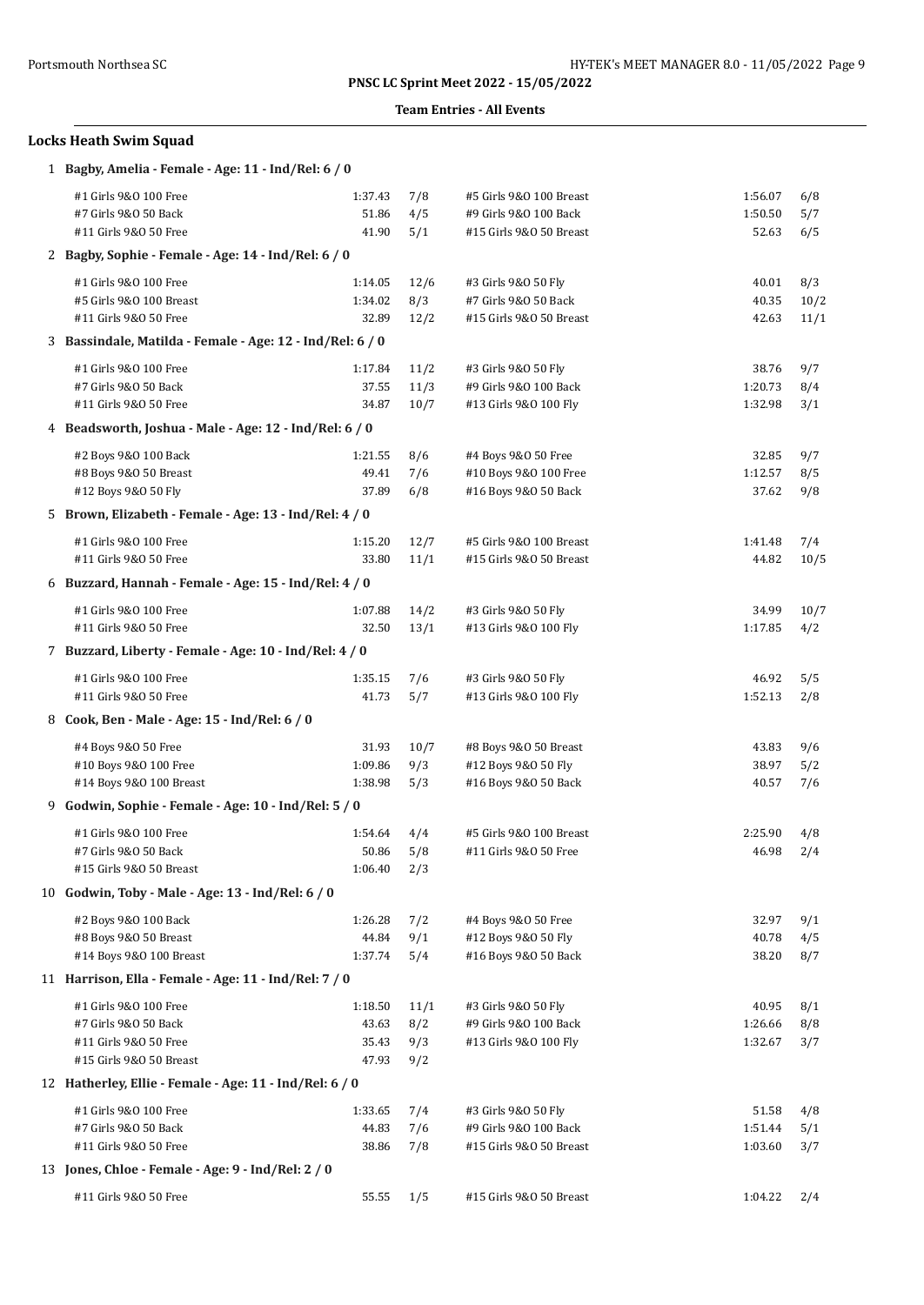### **Team Entries - All Events**

# **Locks Heath Swim Squad**

| 14 Kent, Sam - Male - Age: 11 - Ind/Rel: 6 / 0                              |                             |                      |                                                                             |                             |                   |
|-----------------------------------------------------------------------------|-----------------------------|----------------------|-----------------------------------------------------------------------------|-----------------------------|-------------------|
| #2 Boys 9&0 100 Back<br>#8 Boys 9&0 50 Breast<br>#12 Boys 9&0 50 Fly        | 1:43.10<br>59.90<br>57.82   | 5/4<br>4/1<br>1/3    | #4 Boys 9&0 50 Free<br>#10 Boys 9&0 100 Free<br>#16 Boys 9&0 50 Back        | 38.12<br>1:25.84<br>47.91   | 5/4<br>5/6<br>4/3 |
| 15 Knight, Lily-Anne - Female - Age: 11 - Ind/Rel: 3 / 0                    |                             |                      |                                                                             |                             |                   |
| #1 Girls 9&0 100 Free<br>#7 Girls 9&0 50 Back                               | 1:50.31<br>55.08            | 5/7<br>3/7           | #5 Girls 9&0 100 Breast                                                     | 2:15.89                     | 4/2               |
| 16 Linklater, Ben - Male - Age: 10 - Ind/Rel: 4 / 0                         |                             |                      |                                                                             |                             |                   |
| #4 Boys 9&0 50 Free<br>#10 Boys 9&0 100 Free                                | 47.03<br>1:49.89            | 2/4<br>3/6           | #8 Boys 9&0 50 Breast<br>#14 Boys 9&0 100 Breast                            | 1:03.90<br>2:14.57          | 3/2<br>2/3        |
| 17 McNamara, Leila - Female - Age: 16 - Ind/Rel: 5 / 0                      |                             |                      |                                                                             |                             |                   |
| #1 Girls 9&0 100 Free<br>#5 Girls 9&0 100 Breast<br>#15 Girls 9&0 50 Breast | 1:13.30<br>1:29.57<br>39.75 | 12/4<br>9/6<br>12/2  | #3 Girls 9&0 50 Fly<br>#11 Girls 9&0 50 Free                                | 42.95<br>32.30              | 6/5<br>13/7       |
| 18 Praine, Matthew - Male - Age: 12 - Ind/Rel: 4 / 0                        |                             |                      |                                                                             |                             |                   |
| #4 Boys 9&0 50 Free<br>#10 Boys 9&0 100 Free                                | 45.67<br>1:43.33            | 3/1<br>4/8           | #8 Boys 9&0 50 Breast<br>#14 Boys 9&0 100 Breast                            | 53.21<br>1:53.86            | 5/4<br>4/6        |
| 19 Prangle, Morgan - Female - Age: 14 - Ind/Rel: 4 / 0                      |                             |                      |                                                                             |                             |                   |
| #1 Girls 9&0 100 Free<br>#9 Girls 9&0 100 Back                              | 1:22.89<br>1:33.97          | 9/5<br>7/1           | #7 Girls 9&0 50 Back<br>#11 Girls 9&0 50 Free                               | 43.97<br>36.71              | 8/7<br>8/2        |
| 20 Rowlinson, Max - Male - Age: 13 - Ind/Rel: 6 / 0                         |                             |                      |                                                                             |                             |                   |
| #2 Boys 9&0 100 Back<br>#8 Boys 9&0 50 Breast<br>#14 Boys 9&0 100 Breast    | 1:24.44<br>46.22<br>1:41.21 | 7/6<br>8/6<br>5/2    | #4 Boys 9&0 50 Free<br>#10 Boys 9&0 100 Free<br>#16 Boys 9&0 50 Back        | 34.53<br>1:14.66<br>39.55   | 8/1<br>7/5<br>7/5 |
| 21 Russell, Emily - Female - Age: 13 - Ind/Rel: 6 / 0                       |                             |                      |                                                                             |                             |                   |
| #1 Girls 9&0 100 Free<br>#7 Girls 9&0 50 Back<br>#11 Girls 9&0 50 Free      | 1:20.63<br>43.45<br>36.21   | 10/6<br>8/3<br>9/8   | #3 Girls 9&0 50 Fly<br>#9 Girls 9&0 100 Back<br>#15 Girls 9&0 50 Breast     | 45.92<br>1:33.10<br>52.79   | 6/2<br>7/7<br>6/6 |
| 22 Sansom Zaja, Erin - Female - Age: 10 - Ind/Rel: 5 / 0                    |                             |                      |                                                                             |                             |                   |
| #1 Girls 9&0 100 Free<br>#7 Girls 9&0 50 Back<br>#15 Girls 9&0 50 Breast    | 1:27.65<br>42.78<br>55.21   | 8/4<br>9/8<br>5/2    | #3 Girls 9&0 50 Fly<br>#11 Girls 9&0 50 Free                                | 41.58<br>37.43              | 7/6<br>7/4        |
| 23 Sharpe, Harry - Male - Age: 10 - Ind/Rel: 6 / 0                          |                             |                      |                                                                             |                             |                   |
| #2 Boys 9&0 100 Back<br>#8 Boys 9&0 50 Breast<br>#14 Boys 9&0 100 Breast    | 1:43.98<br>56.21<br>2:04.28 | 5/3<br>5/8<br>2/5    | #4 Boys 9&0 50 Free<br>#10 Boys 9&0 100 Free<br>#16 Boys 9&0 50 Back        | 39.88<br>1:31.19<br>48.80   | 5/7<br>5/8<br>4/6 |
| 24 Smee, Jones - Male - Age: 9 - Ind/Rel: 3 / 0                             |                             |                      |                                                                             |                             |                   |
| #2 Boys 9&0 100 Back<br>#8 Boys 9&0 50 Breast                               | 2:03.12<br>1:12.49          | 4/5<br>2/4           | #4 Boys 9&0 50 Free                                                         | 49.73                       | 2/7               |
| 25 Smith, Daisy - Female - Age: 14 - Ind/Rel: 5 / 0                         |                             |                      |                                                                             |                             |                   |
| #1 Girls 9&0 100 Free<br>#11 Girls 9&0 50 Free<br>#15 Girls 9&0 50 Breast   | 1:06.81<br>30.34<br>42.82   | 14/5<br>14/6<br>11/8 | #3 Girls 9&0 50 Fly<br>#13 Girls 9&0 100 Fly                                | 33.74<br>1:19.79            | 11/1<br>4/7       |
| 26 Swindells, Lola - Female - Age: 12 - Ind/Rel: 6 / 0                      |                             |                      |                                                                             |                             |                   |
| #1 Girls 9&0 100 Free<br>#7 Girls 9&0 50 Back<br>#11 Girls 9&0 50 Free      | 1:23.04<br>42.77<br>34.86   | 9/6<br>9/1<br>10/2   | #5 Girls 9&0 100 Breast<br>#9 Girls 9&0 100 Back<br>#15 Girls 9&0 50 Breast | 1:51.67<br>1:29.37<br>49.68 | 6/2<br>7/3<br>8/2 |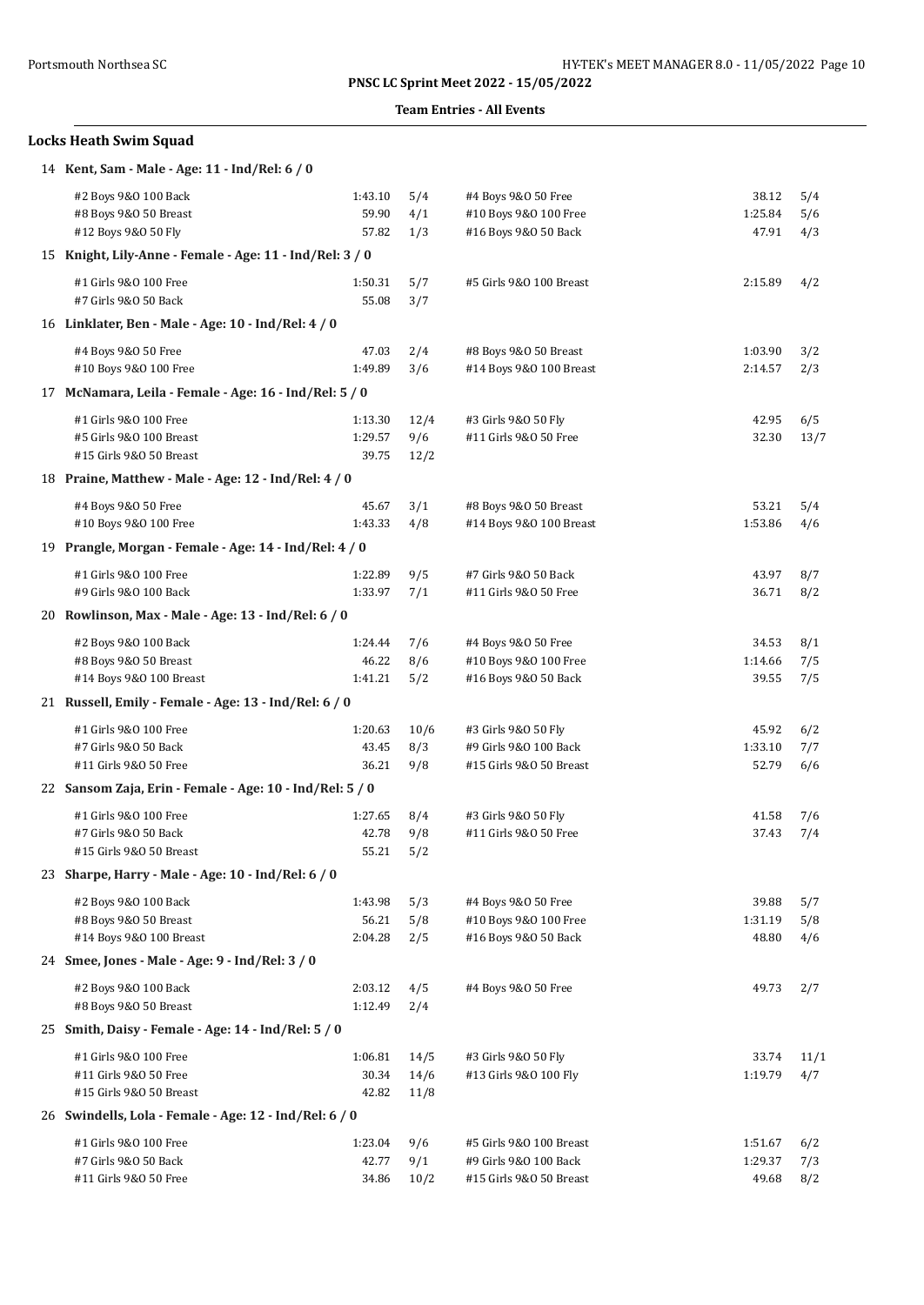### **Team Entries - All Events**

# **Locks Heath Swim Squad** 27 **Taplin, Evie - Female - Age: 10 - Ind/Rel: 5 / 0**

|     | #3 Girls 9&0 50 Fly                                   | 50.65                                           | 4/4  | #7 Girls 9&0 50 Back    | 44.67   | 7/3  |
|-----|-------------------------------------------------------|-------------------------------------------------|------|-------------------------|---------|------|
|     | #9 Girls 9&0 100 Back                                 | 1:41.97                                         | 6/7  | #11 Girls 9&0 50 Free   | 43.55   | 4/6  |
|     | #15 Girls 9&0 50 Breast                               | 56.87                                           | 4/4  |                         |         |      |
| 28  | Taplin, Finley - Male - Age: 13 - Ind/Rel: 5 / 0      |                                                 |      |                         |         |      |
|     | #4 Boys 9&0 50 Free                                   | 32.41                                           | 9/5  | #8 Boys 9&0 50 Breast   | 38.03   | 10/4 |
|     | #10 Boys 9&0 100 Free                                 | 1:11.18                                         | 9/1  | #12 Boys 9&0 50 Fly     | 38.33   | 5/3  |
|     | #14 Boys 9&0 100 Breast                               | 1:28.07                                         | 6/4  |                         |         |      |
| 29  | Topp, Maisie-Jayne - Female - Age: 9 - Ind/Rel: 2 / 0 |                                                 |      |                         |         |      |
|     | #7 Girls 9&0 50 Back                                  | 58.78                                           | 2/2  | #11 Girls 9&0 50 Free   | 50.56   | 2/2  |
| 30- | Williamson, Ben - Male - Age: 10 - Ind/Rel: 4 / 0     |                                                 |      |                         |         |      |
|     | #4 Boys 9&0 50 Free                                   | 46.01                                           | 3/8  | #8 Boys 9&0 50 Breast   | 53.21   | 6/8  |
|     | #10 Boys 9&0 100 Free                                 | 1:54.33                                         | 3/7  | #14 Boys 9&0 100 Breast | 1:58.79 | 3/3  |
| 31  | Woodford, Amelia - Female - Age: 13 - Ind/Rel: 5 / 0  |                                                 |      |                         |         |      |
|     | #1 Girls 9&0 100 Free                                 | 1:21.67                                         | 9/4  | #3 Girls 9&0 50 Fly     | 42.89   | 7/8  |
|     | #5 Girls 9&0 100 Breast                               | 1:45.61                                         | 7/6  | #11 Girls 9&0 50 Free   | 36.73   | 8/7  |
|     | #15 Girls 9&0 50 Breast                               | 48.02                                           | 9/8  |                         |         |      |
| 32  | Wright, Amelia - Female - Age: 12 - Ind/Rel: 6 / 0    |                                                 |      |                         |         |      |
|     | #1 Girls 9&0 100 Free                                 | 1:19.36                                         | 11/8 | #3 Girls 9&0 50 Fly     | 40.03   | 8/6  |
|     | #5 Girls 9&0 100 Breast                               | 1:45.89                                         | 7/2  | #7 Girls 9&0 50 Back    | 41.96   | 9/7  |
|     | #11 Girls 9&0 50 Free                                 | 36.21                                           | 9/1  | #15 Girls 9&0 50 Breast | 50.07   | 8/1  |
|     | <b>Locks Heath Swim Squad</b>                         | Total Individual Entries: 158 - Total Relays: 0 |      |                         |         |      |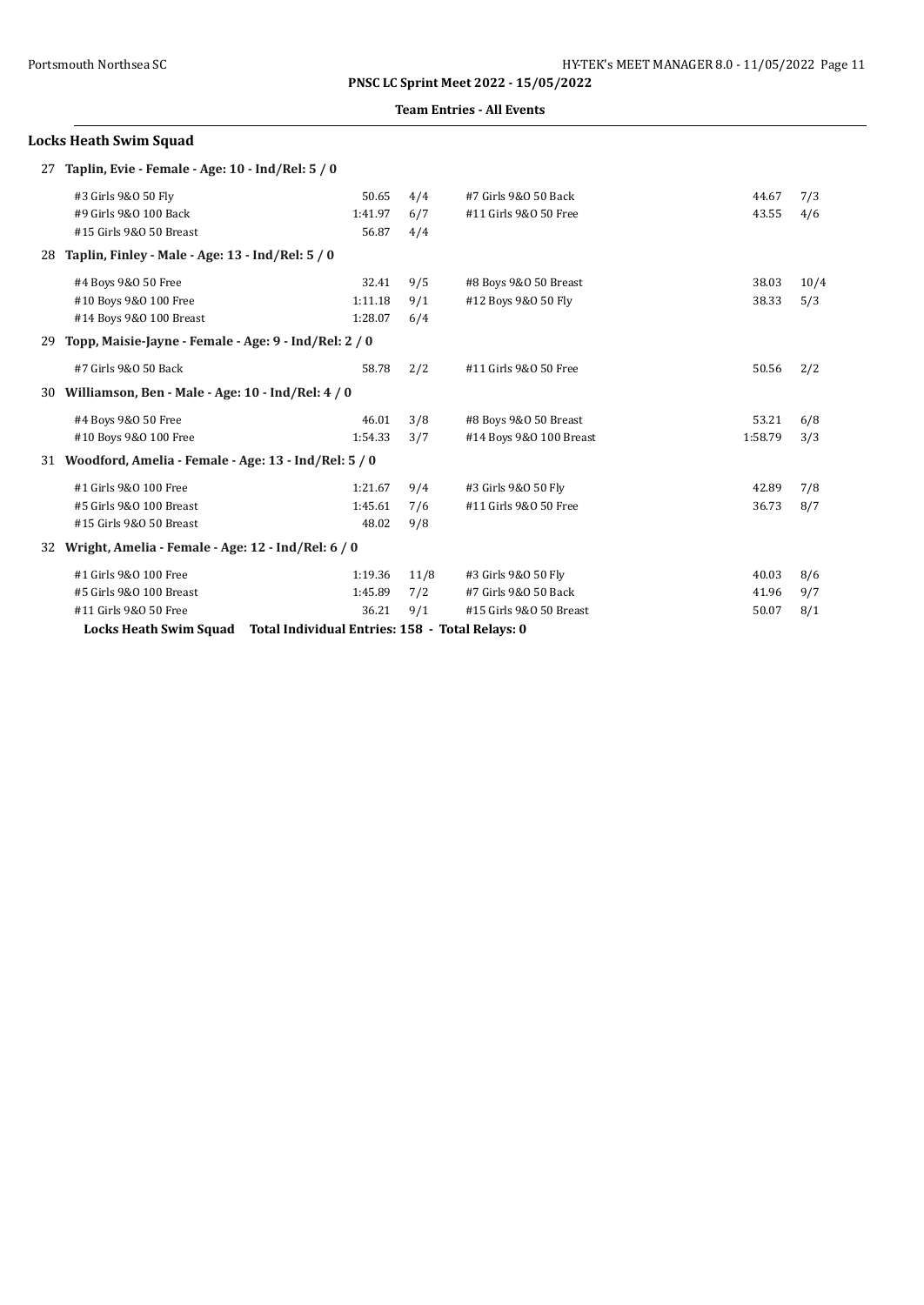### **Team Entries - All Events**

| 1 Adamson, Grace - Female - Age: 17 - Ind/Rel: 6 / 0       |           |      |                         |          |      |
|------------------------------------------------------------|-----------|------|-------------------------|----------|------|
| #1 Girls 9&0 100 Free                                      | 1:09.70   | 14/8 | #3 Girls 9&0 50 Fly     | 35.10    | 1/4  |
| #5 Girls 9&0 100 Breast                                    | 1:29.32   | 3/5  | #7 Girls 9&0 50 Back    | 40.21    | 1/4  |
| #11 Girls 9&0 50 Free                                      | 32.76     | 1/6  | #15 Girls 9&0 50 Breast | 41.12    | 11/5 |
| 2 Andreeva, Raya P - Female - Age: 13 - Ind/Rel: 7 / 0     |           |      |                         |          |      |
| #1 Girls 9&0 100 Free                                      | 1:36.19   | 7/2  | #3 Girls 9&0 50 Fly     | 50.95    | 4/3  |
| #5 Girls 9&0 100 Breast                                    | NT        | 3/3  | #7 Girls 9&0 50 Back    | 45.54    | 6/4  |
| #9 Girls 9&0 100 Back                                      | NT        | 4/1  | #11 Girls 9&0 50 Free   | 39.77    | 6/6  |
| #15 Girls 9&0 50 Breast                                    | 50.70     | 7/3  |                         |          |      |
| 3 Aris, Charlotte - Female - Age: 13 - Ind/Rel: 2 / 0      |           |      |                         |          |      |
| #11 Girls 9&0 50 Free                                      | 30.76     | 14/7 | #13 Girls 9&0 100 Fly   | X1:07.59 | 4/4  |
| 4 Baderelden, Bahy - Male - Age: 11 - Ind/Rel: 5 / 0       |           |      |                         |          |      |
| #2 Boys 9&0 100 Back                                       | NT        | 3/7  | #4 Boys 9&0 50 Free     | 44.26    | 3/3  |
| #8 Boys 9&0 50 Breast                                      | 1:03.64   | 3/6  | #10 Boys 9&0 100 Free   | 1:52.71  | 3/2  |
| #16 Boys 9&0 50 Back                                       | 54.12     | 3/8  |                         |          |      |
| 5 Baderelden, Layla - Female - Age: 10 - Ind/Rel: 3 / 0    |           |      |                         |          |      |
| #7 Girls 9&0 50 Back                                       | 1:10.53   | 2/8  | #11 Girls 9&0 50 Free   | 58.56    | 1/3  |
| #15 Girls 9&0 50 Breast                                    | NT        | 1/5  |                         |          |      |
| 6 Baker-Newman, Dylan - Male - Age: 13 - Ind/Rel: 6 / 0    |           |      |                         |          |      |
| #4 Boys 9&0 50 Free                                        | 38.65     | 5/6  | #8 Boys 9&0 50 Breast   | 49.95    | 7/2  |
| #10 Boys 9&0 100 Free                                      | 1:33.96   | 4/6  | #12 Boys 9&0 50 Fly     | 52.65    | 2/6  |
| #14 Boys 9&0 100 Breast                                    | 2:02.17   | 3/1  | #16 Boys 9&0 50 Back    | 42.97    | 6/3  |
| 7 Barr-Sanders, Amelia - Female - Age: 10 - Ind/Rel: 4 / 0 |           |      |                         |          |      |
| #1 Girls 9&0 100 Free                                      | NT        | 2/3  | #7 Girls 9&0 50 Back    | 54.69    | 3/6  |
| #9 Girls 9&0 100 Back                                      | NT        | 1/4  | #15 Girls 9&0 50 Breast | 1:08.28  | 2/2  |
| 8 Bennell, Ava - Female - Age: 15 - Ind/Rel: 4 / 0         |           |      |                         |          |      |
| #1 Girls 9&0 100 Free                                      | 1:03.80   | 15/3 | #3 Girls 9&0 50 Fly     | 32.33    | 11/3 |
| #11 Girls 9&0 50 Free                                      | 29.62     | 15/3 | #15 Girls 9&0 50 Breast | 37.25    | 12/5 |
| 9 Boyes, Amelia - Female - Age: 17 - Ind/Rel: 4 / 0        |           |      |                         |          |      |
| #1 Girls 9&0 100 Free                                      | 1:01.93   | 15/4 | #7 Girls 9&0 50 Back    | X31.89   | 12/4 |
| #9 Girls 9&0 100 Back                                      | 1:10.52   | 9/4  | #11 Girls 9&0 50 Free   | X28.01   | 15/4 |
| 10 Brady-Hercock, Cian - Male - Age: 13 - Ind/Rel: 7 / 0   |           |      |                         |          |      |
| #4 Boys 9&0 50 Free                                        | 34.04     | 8/6  | #6 Boys 9&0 100 Fly     | 1:57.27  | 2/4  |
| #8 Boys 9&0 50 Breast                                      | 44.31     | 9/2  | #10 Boys 9&0 100 Free   | 1:12.78  | 8/6  |
| #12 Boys 9&0 50 Fly                                        | 37.69     | 6/1  | #14 Boys 9&0 100 Breast | 1:36.45  | 6/1  |
| #16 Boys 9&0 50 Back                                       | 42.52     | 7/8  |                         |          |      |
| 11 Bramall, Evie G - Female - Age: 12 - Ind/Rel: 3 / 0     |           |      |                         |          |      |
| #1 Girls 9&0 100 Free                                      | NT        | 4/2  | #3 Girls 9&0 50 Fly     | NT       | 1/5  |
| #9 Girls 9&0 100 Back                                      | $\rm{NT}$ | 3/5  |                         |          |      |
| 12 Clarke, Jack - Male - Age: 17 - Ind/Rel: 4 / 0          |           |      |                         |          |      |
| #4 Boys 9&0 50 Free                                        | 31.27     | 10/5 | #8 Boys 9&0 50 Breast   | 41.33    | 10/7 |
| #10 Boys 9&0 100 Free                                      | 1:12.32   | 8/4  | #14 Boys 9&0 100 Breast | 1:31.13  | 6/6  |
| 13 Clarke, Lloyd - Male - Age: 14 - Ind/Rel: 4 / 0         |           |      |                         |          |      |
| #4 Boys 9&0 50 Free                                        | 41.84     | 4/2  | #8 Boys 9&0 50 Breast   | 57.86    | 4/2  |
| #10 Boys 9&0 100 Free                                      | 1:25.47   | 5/3  | #16 Boys 9&0 50 Back    | 45.40    | 5/4  |
| 14 Clay, Owen - Male - Age: 12 - Ind/Rel: 2 / 0            |           |      |                         |          |      |
|                                                            |           |      |                         |          |      |
| #2 Boys 9&0 100 Back                                       | NT        | 4/1  | #4 Boys 9&0 50 Free     | 43.86    | 3/5  |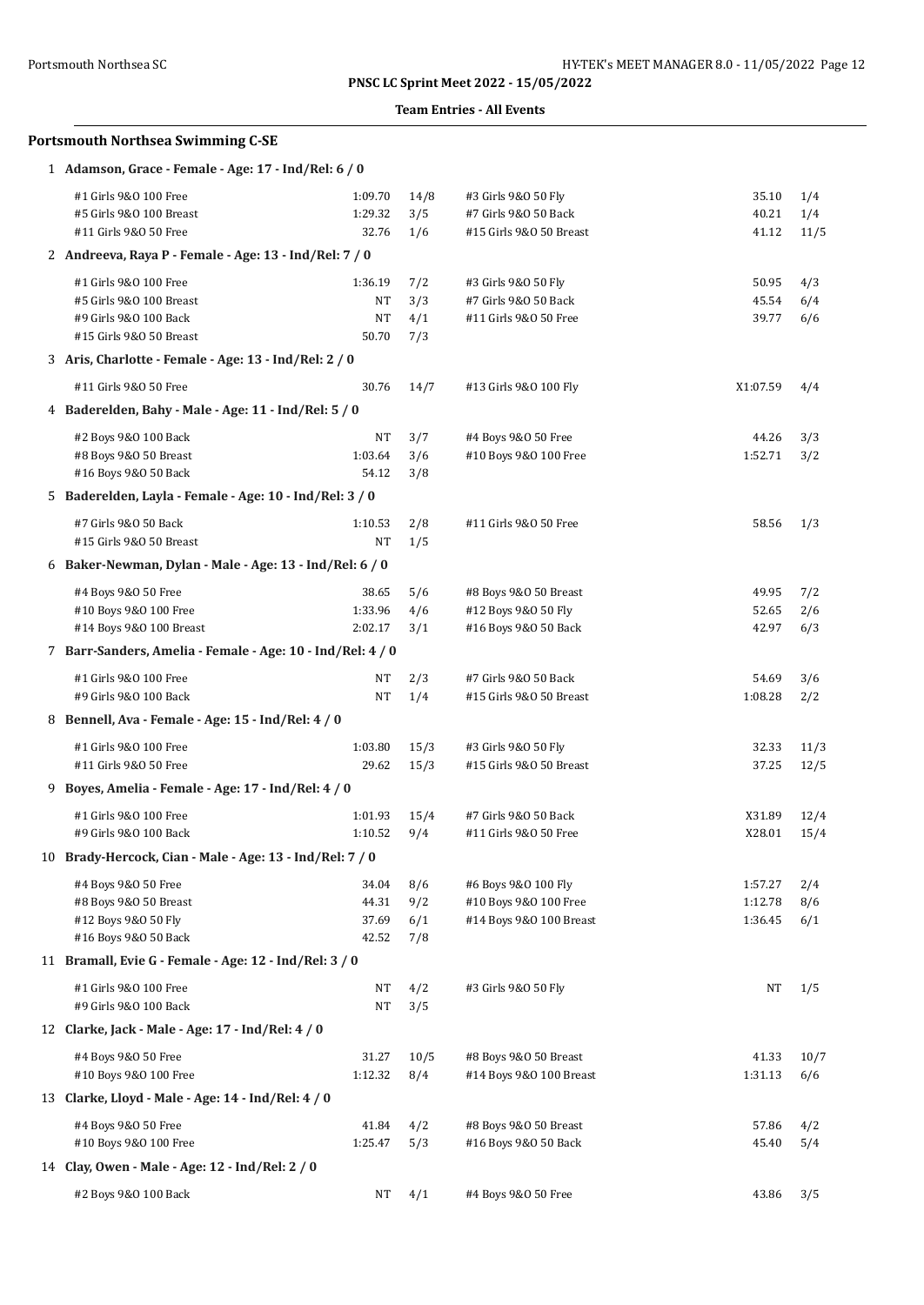### **Team Entries - All Events**

| 15 Clay, Sophie - Female - Age: 9 - Ind/Rel: 5 / 0                                                   |                                        |                            |                                                                         |                             |                     |
|------------------------------------------------------------------------------------------------------|----------------------------------------|----------------------------|-------------------------------------------------------------------------|-----------------------------|---------------------|
| #1 Girls 9&0 100 Free<br>#9 Girls 9&0 100 Back<br>#15 Girls 9&0 50 Breast                            | NT<br>$\rm{NT}$<br>1:05.69             | 1/5<br>1/5<br>2/5          | #7 Girls 9&0 50 Back<br>#11 Girls 9&0 50 Free                           | 57.01<br>53.84              | 3/8<br>2/8          |
| 16 Clinton, Austin - Male - Age: 13 - Ind/Rel: 5 / 0                                                 |                                        |                            |                                                                         |                             |                     |
| #2 Boys 9&0 100 Back<br>#10 Boys 9&0 100 Free<br>#16 Boys 9&0 50 Back                                | 1:18.28<br>1:10.74<br>37.69            | 8/4<br>9/7<br>8/4          | #6 Boys 9&0 100 Fly<br>#12 Boys 9&0 50 Fly                              | 1:20.22<br>34.38            | 3/4<br>7/6          |
| 17 Collins, Lilly-Lou - Female - Age: 14 - Ind/Rel: 7 / 0                                            |                                        |                            |                                                                         |                             |                     |
| #1 Girls 9&0 100 Free<br>#7 Girls 9&0 50 Back<br>#11 Girls 9&0 50 Free<br>#15 Girls 9&0 50 Breast    | 1:30.29<br>36.82<br>38.24<br>50.44     | 8/7<br>12/1<br>7/6<br>8/8  | #3 Girls 9&0 50 Fly<br>#9 Girls 9&0 100 Back<br>#13 Girls 9&0 100 Fly   | 36.59<br>1:40.03<br>1:22.64 | 9/4<br>6/2<br>4/8   |
| 18 Constantin, Lorena - Female - Age: 16 - Ind/Rel: 4 / 0                                            |                                        |                            |                                                                         |                             |                     |
| #1 Girls 9&0 100 Free<br>#11 Girls 9&0 50 Free                                                       | 1:15.87<br>33.57                       | 12/8<br>11/6               | #3 Girls 9&0 50 Fly<br>#15 Girls 9&0 50 Breast                          | 36.91<br>47.53              | 9/3<br>9/3          |
| 19 Cox, Faith - Female - Age: 15 - Ind/Rel: 5 / 0                                                    |                                        |                            |                                                                         |                             |                     |
| #1 Girls 9&0 100 Free<br>#9 Girls 9&0 100 Back<br>#15 Girls 9&0 50 Breast                            | 1:31.81<br>1:38.88<br>1:01.78          | 8/8<br>6/5<br>3/4          | #7 Girls 9&0 50 Back<br>#11 Girls 9&0 50 Free                           | 45.26<br>34.31              | 7/1<br>10/5         |
| 20 Dominiak, Larisa - Female - Age: 15 - Ind/Rel: 7 / 0                                              |                                        |                            |                                                                         |                             |                     |
| #1 Girls 9&0 100 Free<br>#5 Girls 9&0 100 Breast<br>#9 Girls 9&0 100 Back<br>#15 Girls 9&0 50 Breast | 1:13.90<br>1:37.57<br>1:26.20<br>45.11 | 12/3<br>8/1<br>8/1<br>10/3 | #3 Girls 9&0 50 Fly<br>#7 Girls 9&0 50 Back<br>#11 Girls 9&0 50 Free    | 36.96<br>37.97<br>32.07     | 9/6<br>11/2<br>13/2 |
| 21 Durve, Neerav - Male - Age: 15 - Ind/Rel: 3 / 0                                                   |                                        |                            |                                                                         |                             |                     |
| #4 Boys 9&0 50 Free<br>#12 Boys 9&0 50 Fly                                                           | 33.16<br>39.11                         | 9/8<br>5/7                 | #8 Boys 9&0 50 Breast                                                   | 45.88                       | 8/5                 |
| 22 Edwards, Maggie - Female - Age: 11 - Ind/Rel: 6 / 0                                               |                                        |                            |                                                                         |                             |                     |
| #1 Girls 9&0 100 Free<br>#7 Girls 9&0 50 Back<br>#11 Girls 9&0 50 Free                               | NT<br>48.46<br>43.37                   | 3/2<br>5/4<br>4/3          | #3 Girls 9&0 50 Fly<br>#9 Girls 9&0 100 Back<br>#15 Girls 9&0 50 Breast | 49.54<br>NT<br>54.56        | 5/1<br>2/3<br>5/5   |
| 23 Ellis, Jack R - Male - Age: 10 - Ind/Rel: 7 / 0                                                   |                                        |                            |                                                                         |                             |                     |
| #2 Boys 9&0 100 Back<br>#8 Boys 9&0 50 Breast<br>#12 Boys 9&0 50 Fly<br>#16 Boys 9&0 50 Back         | NT<br>1:02.25<br>59.05<br>45.43        | 2/4<br>3/5<br>1/6<br>5/5   | #4 Boys 9&0 50 Free<br>#10 Boys 9&0 100 Free<br>#14 Boys 9&0 100 Breast | 41.13<br>$\rm{NT}$<br>NT    | 4/5<br>2/8<br>1/3   |
| 24 Elston, Rhiannon - Female - Age: 17 - Ind/Rel: 6 / 0                                              |                                        |                            |                                                                         |                             |                     |
| #1 Girls 9&0 100 Free<br>#5 Girls 9&0 100 Breast<br>#11 Girls 9&0 50 Free                            | 1:12.95<br>1:33.57<br>32.73            | 13/8<br>8/5<br>12/4        | #3 Girls 9&0 50 Fly<br>#7 Girls 9&0 50 Back<br>#15 Girls 9&0 50 Breast  | 39.28<br>43.10<br>42.49     | 8/4<br>8/4<br>11/2  |
| 25 Emre, George - Male - Age: 14 - Ind/Rel: 4 / 0                                                    |                                        |                            |                                                                         |                             |                     |
| #4 Boys 9&0 50 Free<br>#10 Boys 9&0 100 Free                                                         | 28.61<br>1:19.42                       | 12/7<br>6/5                | #8 Boys 9&0 50 Breast<br>#12 Boys 9&0 50 Fly                            | 36.54<br>31.23              | 11/2<br>8/1         |
| 26 Ewins, Charlie - Male - Age: 12 - Ind/Rel: 4 / 0                                                  |                                        |                            |                                                                         |                             |                     |
| #2 Boys 9&0 100 Back<br>#8 Boys 9&0 50 Breast                                                        | NT<br>NT                               | 3/2<br>2/1                 | #4 Boys 9&0 50 Free<br>#16 Boys 9&0 50 Back                             | NT<br>NT                    | 1/3<br>1/5          |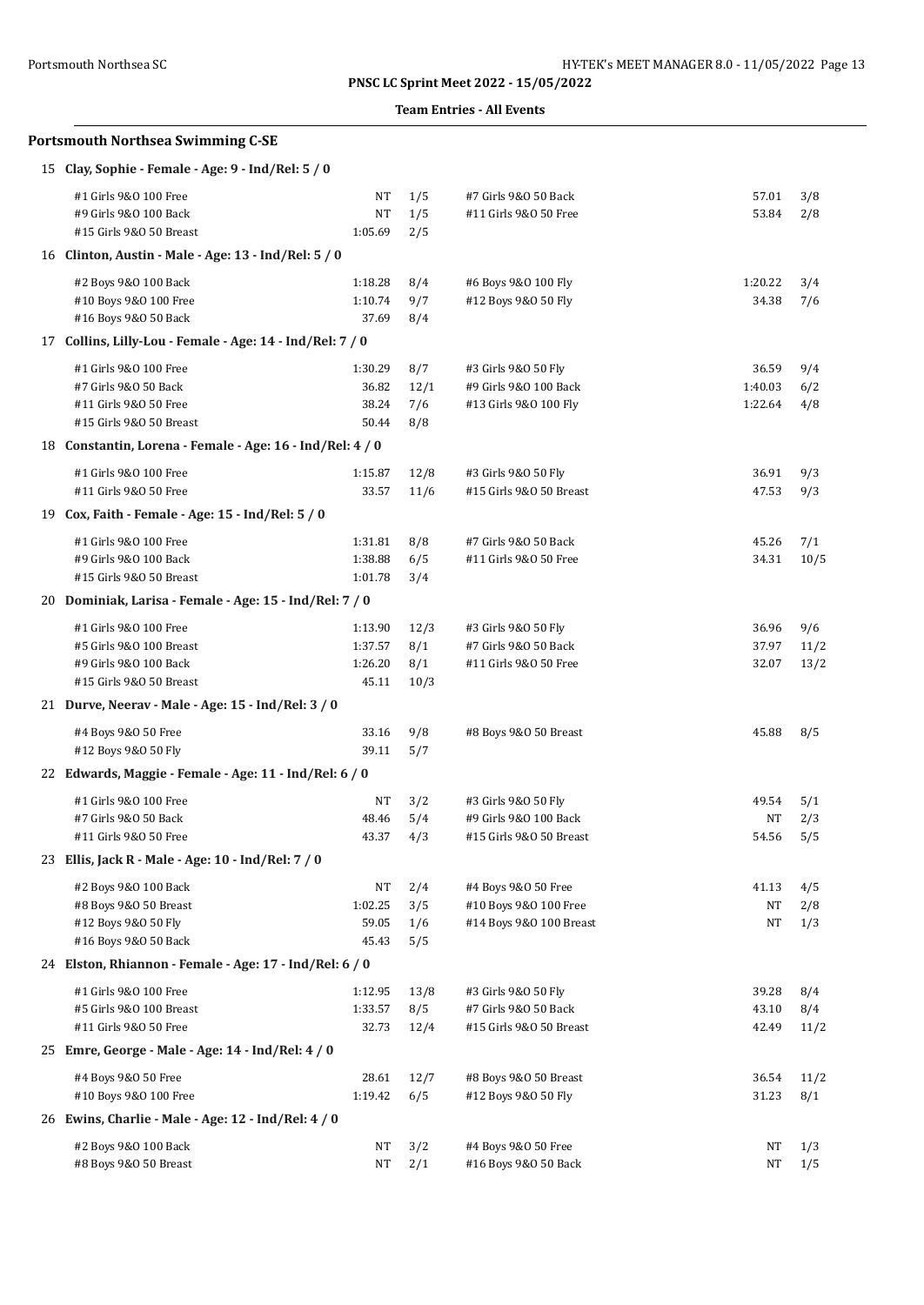### **Team Entries - All Events**

| 27 Ewins, Jacob - Male - Age: 11 - Ind/Rel: 7 / 0                              |                |            |                         |           |      |
|--------------------------------------------------------------------------------|----------------|------------|-------------------------|-----------|------|
| #2 Boys 9&0 100 Back                                                           | 2:10.08        | 4/6        | #4 Boys 9&0 50 Free     | 40.56     | 5/1  |
| #8 Boys 9&0 50 Breast                                                          | 54.56          | 5/6        | #10 Boys 9&0 100 Free   | 1:33.61   | 4/3  |
| #12 Boys 9&0 50 Fly                                                            | 53.40          | 2/7        | #14 Boys 9&0 100 Breast | 2:02.40   | 3/8  |
| #16 Boys 9&0 50 Back                                                           | 46.62          | 5/1        |                         |           |      |
| 28 Foster, Florence - Female - Age: 10 - Ind/Rel: 5 / 0                        |                |            |                         |           |      |
| #1 Girls 9&0 100 Free                                                          | NT             | 2/1        | #7 Girls 9&0 50 Back    | 54.30     | 3/4  |
| #9 Girls 9&0 100 Back                                                          | 2:34.81        | 4/7        | #11 Girls 9&0 50 Free   | 52.21     | 2/1  |
| #15 Girls 9&0 50 Breast                                                        | 1:01.87        | 3/5        |                         |           |      |
| 29 Ganado, Xyrene - Female - Age: 10 - Ind/Rel: 6 / 0                          |                |            |                         |           |      |
| #1 Girls 9&0 100 Free                                                          | NT             | 2/2        | #5 Girls 9&0 100 Breast | NΤ        | 2/1  |
| #7 Girls 9&0 50 Back                                                           | 52.69          | 4/2        | #9 Girls 9&0 100 Back   | <b>NT</b> | 2/2  |
| #11 Girls 9&0 50 Free                                                          | 45.26          | 4/8        | #15 Girls 9&0 50 Breast | 57.28     | 4/5  |
| 30 Gidney, Lily - Female - Age: 16 - Ind/Rel: 2 / 0                            |                |            |                         |           |      |
| #1 Girls 9&0 100 Free                                                          | NT             | 4/3        | #11 Girls 9&0 50 Free   | NT        | 1/2  |
| 31 Ginther, Leon - Male - Age: 11 - Ind/Rel: 8 / 0                             |                |            |                         |           |      |
| #2 Boys 9&0 100 Back                                                           | 1:23.56        | 7/4        | #4 Boys 9&0 50 Free     | 33.23     | 8/4  |
| #6 Boys 9&0 100 Fly                                                            | NT             | 1/5        | #8 Boys 9&0 50 Breast   | 42.30     | 9/4  |
| #10 Boys 9&0 100 Free                                                          | 1:15.14        | 7/3        | #12 Boys 9&0 50 Fly     | 40.65     | 4/4  |
| #14 Boys 9&0 100 Breast                                                        | NT             | 1/4        | #16 Boys 9&0 50 Back    | 37.71     | 8/5  |
| 32 Godson, Luke - Male - Age: 9 - Ind/Rel: 6 / 0                               |                |            |                         |           |      |
| #2 Boys 9&0 100 Back                                                           | NT             | 1/4        | #4 Boys 9&0 50 Free     | 47.36     | 2/3  |
| #8 Boys 9&0 50 Breast                                                          | 57.69          | 4/6        | #10 Boys 9&0 100 Free   | NT        | 1/2  |
| #14 Boys 9&0 100 Breast                                                        | NT             | 1/6        | #16 Boys 9&0 50 Back    | 57.86     | 2/3  |
| 33 Goodenough, Annabel - Female - Age: 12 - Ind/Rel: 4 / 0                     |                |            |                         |           |      |
| #1 Girls 9&0 100 Free                                                          | NT             | 4/1        | #5 Girls 9&0 100 Breast | NT        | 3/7  |
| #9 Girls 9&0 100 Back                                                          | NT             | 4/8        | #13 Girls 9&0 100 Fly   | NT        | 1/3  |
| 34 Gould, Felicity - Female - Age: 14 - Ind/Rel: 5 / 0                         |                |            |                         |           |      |
|                                                                                |                |            |                         |           |      |
| #1 Girls 9&0 100 Free                                                          | 1:41.41        | 6/7        | #3 Girls 9&0 50 Fly     | 52.33     | 3/4  |
| #7 Girls 9&0 50 Back<br>#15 Girls 9&0 50 Breast                                | 45.35<br>56.49 | 7/8<br>5/1 | #11 Girls 9&0 50 Free   | 41.10     | 5/4  |
| 35 Graham, Amelia - Female - Age: 11 - Ind/Rel: 6 / 0                          |                |            |                         |           |      |
|                                                                                |                |            |                         |           |      |
| #1 Girls 9&0 100 Free                                                          | NT             | 3/3        | #3 Girls 9&0 50 Fly     | 54.90     | 3/7  |
| #7 Girls 9&0 50 Back                                                           | 54.80<br>45.07 | 3/2        | #9 Girls 9&0 100 Back   | 2:18.63   | 4/2  |
| #11 Girls 9&0 50 Free<br>36 Heywood, Sofia - Female - Age: 12 - Ind/Rel: 5 / 0 |                | 4/1        | #15 Girls 9&0 50 Breast | 1:02.55   | 3/3  |
|                                                                                |                |            |                         |           |      |
| #1 Girls 9&0 100 Free                                                          | 1:44.80        | 6/8        | #3 Girls 9&0 50 Fly     | 47.68     | 5/3  |
| #5 Girls 9&0 100 Breast                                                        | 1:59.45        | 5/6        | #9 Girls 9&0 100 Back   | 1:45.23   | 5/4  |
| #11 Girls 9&0 50 Free                                                          | 39.51          | 6/3        |                         |           |      |
| 37 Hickman-Hall, Lily - Female - Age: 15 - Ind/Rel: 5 / 0                      |                |            |                         |           |      |
| #1 Girls 9&0 100 Free                                                          | 1:17.45        | 11/6       | #3 Girls 9&0 50 Fly     | 34.86     | 10/2 |
| #5 Girls 9&0 100 Breast                                                        | 1:30.63        | 9/2        | #11 Girls 9&0 50 Free   | 31.14     | 13/3 |
| #15 Girls 9&0 50 Breast                                                        | 41.75          | 11/3       |                         |           |      |
| 38 Hill, Penelope - Female - Age: 11 - Ind/Rel: 6 / 0                          |                |            |                         |           |      |
| #1 Girls 9&0 100 Free                                                          | NT             | 3/1        | #5 Girls 9&0 100 Breast | NΤ        | 2/6  |
| #7 Girls 9&0 50 Back                                                           | 1:00.02        | 2/7        | #9 Girls 9&0 100 Back   | NT        | 3/1  |
| #11 Girls 9&0 50 Free                                                          | 51.68          | 2/7        | #15 Girls 9&0 50 Breast | 1:07.55   | 2/6  |
| 39 Houghton, Cleo - Female - Age: 12 - Ind/Rel: 4 / 0                          |                |            |                         |           |      |
| #1 Girls 9&0 100 Free                                                          | NT             | 4/7        | #5 Girls 9&0 100 Breast | NΤ        | 3/1  |
| #9 Girls 9&0 100 Back                                                          | NT             | 3/4        | #13 Girls 9&0 100 Fly   | NT        | 1/5  |
|                                                                                |                |            |                         |           |      |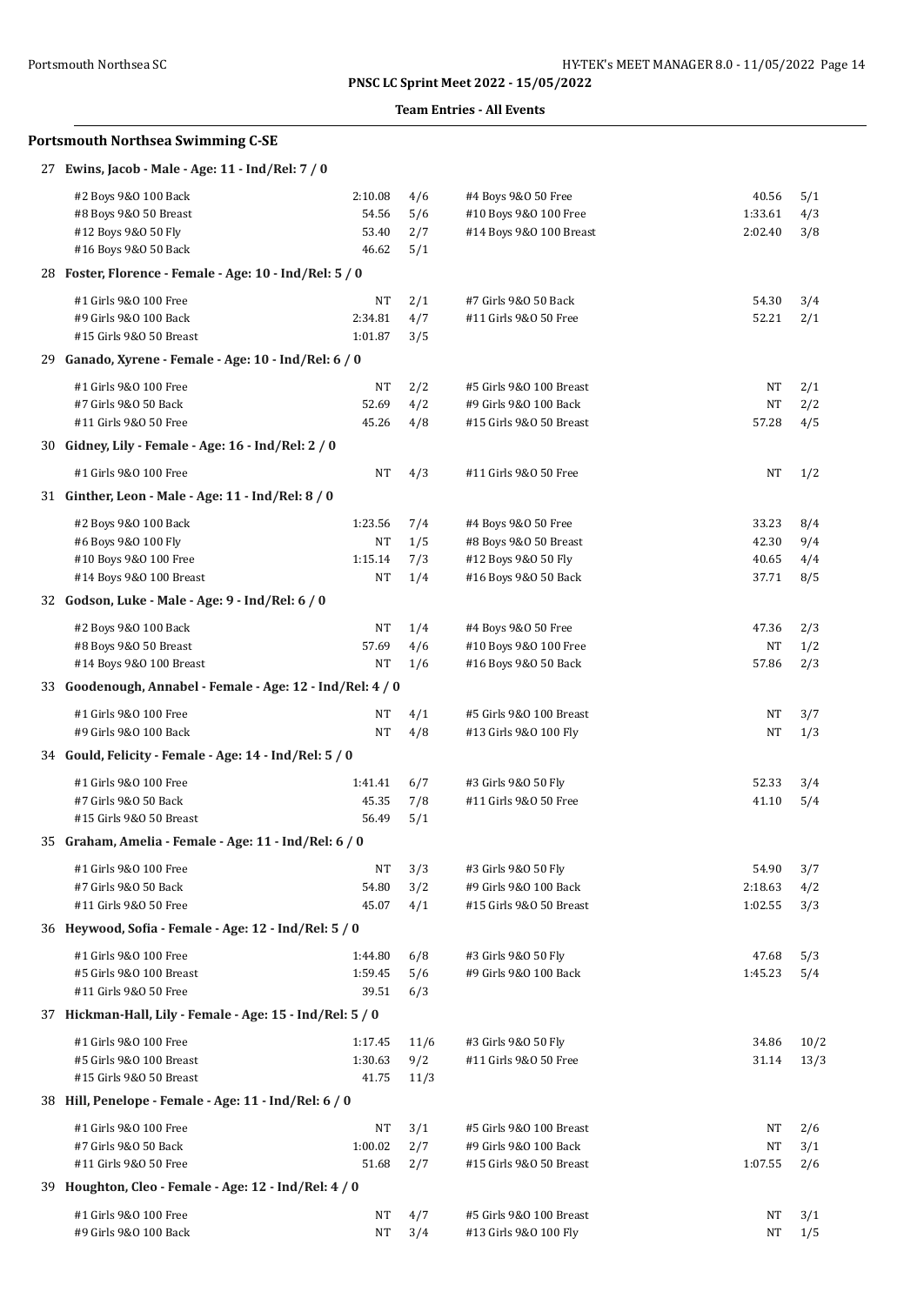### **Team Entries - All Events**

| 40 Jenkins, Eva - Female - Age: 13 - Ind/Rel: 7 / 0                       |                  |            |                         |           |      |
|---------------------------------------------------------------------------|------------------|------------|-------------------------|-----------|------|
| #1 Girls 9&0 100 Free                                                     | 1:16.85          | 11/3       | #3 Girls 9&0 50 Fly     | 39.24     | 9/8  |
| #5 Girls 9&0 100 Breast                                                   | 1:37.62          | 8/8        | #7 Girls 9&0 50 Back    | 40.96     | 9/5  |
| #9 Girls 9&0 100 Back                                                     | 1:26.05          | 8/2        | #11 Girls 9&0 50 Free   | 37.22     | 8/8  |
| #15 Girls 9&0 50 Breast                                                   | 46.48            | 10/8       |                         |           |      |
| 41 Jenkins, George - Male - Age: 10 - Ind/Rel: 7 / 0                      |                  |            |                         |           |      |
| #2 Boys 9&0 100 Back                                                      | NT               | 2/3        | #4 Boys 9&0 50 Free     | 43.85     | 3/4  |
| #6 Boys 9&0 100 Fly                                                       | 2:07.60          | 2/3        | #8 Boys 9&0 50 Breast   | 1:03.56   | 3/3  |
| #10 Boys 9&0 100 Free                                                     | 1:45.38          | 3/3        | #12 Boys 9&0 50 Fly     | 52.91     | 2/2  |
| #16 Boys 9&0 50 Back<br>42 Kalsi, Tia - Female - Age: 11 - Ind/Rel: 5 / 0 | 49.59            | 4/2        |                         |           |      |
|                                                                           |                  |            |                         |           |      |
| #1 Girls 9&0 100 Free                                                     | NT               | 3/5        | #5 Girls 9&0 100 Breast | NT        | 2/5  |
| #7 Girls 9&0 50 Back<br>#15 Girls 9&0 50 Breast                           | 1:04.87<br>59.45 | 2/1<br>4/1 | #11 Girls 9&0 50 Free   | 55.40     | 1/4  |
| 43 Knobel, George - Male - Age: 12 - Ind/Rel: 3 / 0                       |                  |            |                         |           |      |
|                                                                           |                  |            |                         |           |      |
| #10 Boys 9&0 100 Free                                                     | 1:13.75          | 8/2        | #12 Boys 9&0 50 Fly     | 43.63     | 3/4  |
| #16 Boys 9&0 50 Back                                                      | 53.71            | 3/1        |                         |           |      |
| 44 Knobel, Lily-Anne - Female - Age: 14 - Ind/Rel: 2 / 0                  |                  |            |                         |           |      |
| #9 Girls 9&0 100 Back                                                     | 1:14.47          | 9/3        | #11 Girls 9&0 50 Free   | 30.91     | 14/8 |
| 45 Lawson, Anya - Female - Age: 15 - Ind/Rel: 4 / 0                       |                  |            |                         |           |      |
| #1 Girls 9&0 100 Free                                                     | 1:16.20          | 11/4       | #5 Girls 9&0 100 Breast | 1:36.20   | 8/6  |
| #11 Girls 9&0 50 Free                                                     | 35.63            | 9/2        | #15 Girls 9&0 50 Breast | 45.68     | 10/2 |
| 46 Lawson, Oliver - Male - Age: 13 - Ind/Rel: 4 / 0                       |                  |            |                         |           |      |
| #4 Boys 9&0 50 Free                                                       | 37.66            | 6/6        | #8 Boys 9&0 50 Breast   | 42.58     | 9/3  |
| #10 Boys 9&0 100 Free                                                     | 1:06.79          | 10/6       | #12 Boys 9&0 50 Fly     | 36.74     | 6/2  |
| 47 Lee, Daisy - Female - Age: 13 - Ind/Rel: 2 / 0                         |                  |            |                         |           |      |
| #1 Girls 9&0 100 Free                                                     | NT               | 4/6        | #5 Girls 9&0 100 Breast | NT        | 3/6  |
| 48 Lee, Ruby - Female - Age: 13 - Ind/Rel: 4 / 0                          |                  |            |                         |           |      |
| #1 Girls 9&0 100 Free                                                     | 1:17.97          | 11/7       | #3 Girls 9&0 50 Fly     | 41.43     | 7/3  |
| #7 Girls 9&0 50 Back                                                      | 40.37            | 10/7       | #11 Girls 9&0 50 Free   | 33.35     | 11/3 |
| 49 Likely, Ethan - Male - Age: 9 - Ind/Rel: 4 / 0                         |                  |            |                         |           |      |
| #4 Boys 9&0 50 Free                                                       | 1:02.97          | 1/4        | #8 Boys 9&0 50 Breast   | <b>NT</b> | 1/5  |
| #14 Boys 9&0 100 Breast                                                   | NT               | 1/2        | #16 Boys 9&0 50 Back    | 56.60     | 2/5  |
| 50 Lovell, Lucas - Male - Age: 13 - Ind/Rel: 5 / 0                        |                  |            |                         |           |      |
| #4 Boys 9&0 50 Free                                                       | 48.04            | 2/6        | #6 Boys 9&0 100 Fly     | 1:54.58   | 3/8  |
| #10 Boys 9&0 100 Free                                                     | 1:14.27          | 8/8        | #12 Boys 9&0 50 Fly     | 54.20     | 2/1  |
| #14 Boys 9&0 100 Breast                                                   | 1:24.45          | 7/1        |                         |           |      |
| 51 Lunn, Chase - Male - Age: 16 - Ind/Rel: 6 / 0                          |                  |            |                         |           |      |
| #4 Boys 9&0 50 Free                                                       | 26.48            | 12/4       | #6 Boys 9&0 100 Fly     | 1:07.92   | 4/5  |
| #8 Boys 9&0 50 Breast                                                     | 32.87            | 11/4       | #10 Boys 9&0 100 Free   | 58.96     | 11/4 |
| #12 Boys 9&0 50 Fly                                                       | 29.06            | 8/5        | #14 Boys 9&0 100 Breast | 1:16.55   | 7/4  |
| 52 Lykidis, Nikos - Male - Age: 13 - Ind/Rel: 5 / 0                       |                  |            |                         |           |      |
| #4 Boys 9&0 50 Free                                                       | 32.20            | 9/4        | #8 Boys 9&0 50 Breast   | 46.14     | 8/3  |
| #10 Boys 9&0 100 Free                                                     | 1:12.76          | 8/3        | #12 Boys 9&0 50 Fly     | 35.35     | 7/8  |
| #14 Boys 9&0 100 Breast                                                   | 1:34.50          | 6/7        |                         |           |      |
| 53 Mack, Harry - Male - Age: 12 - Ind/Rel: 6 / 0                          |                  |            |                         |           |      |
| #2 Boys 9&0 100 Back                                                      | 1:22.86          | 8/8        | #4 Boys 9&0 50 Free     | 32.60     | 9/6  |
| #8 Boys 9&0 50 Breast                                                     | 40.51            | 10/2       | #10 Boys 9&0 100 Free   | 1:26.98   | 5/2  |
| #14 Boys 9&0 100 Breast                                                   | 1:29.17          | 6/3        | #16 Boys 9&0 50 Back    | 36.82     | 9/1  |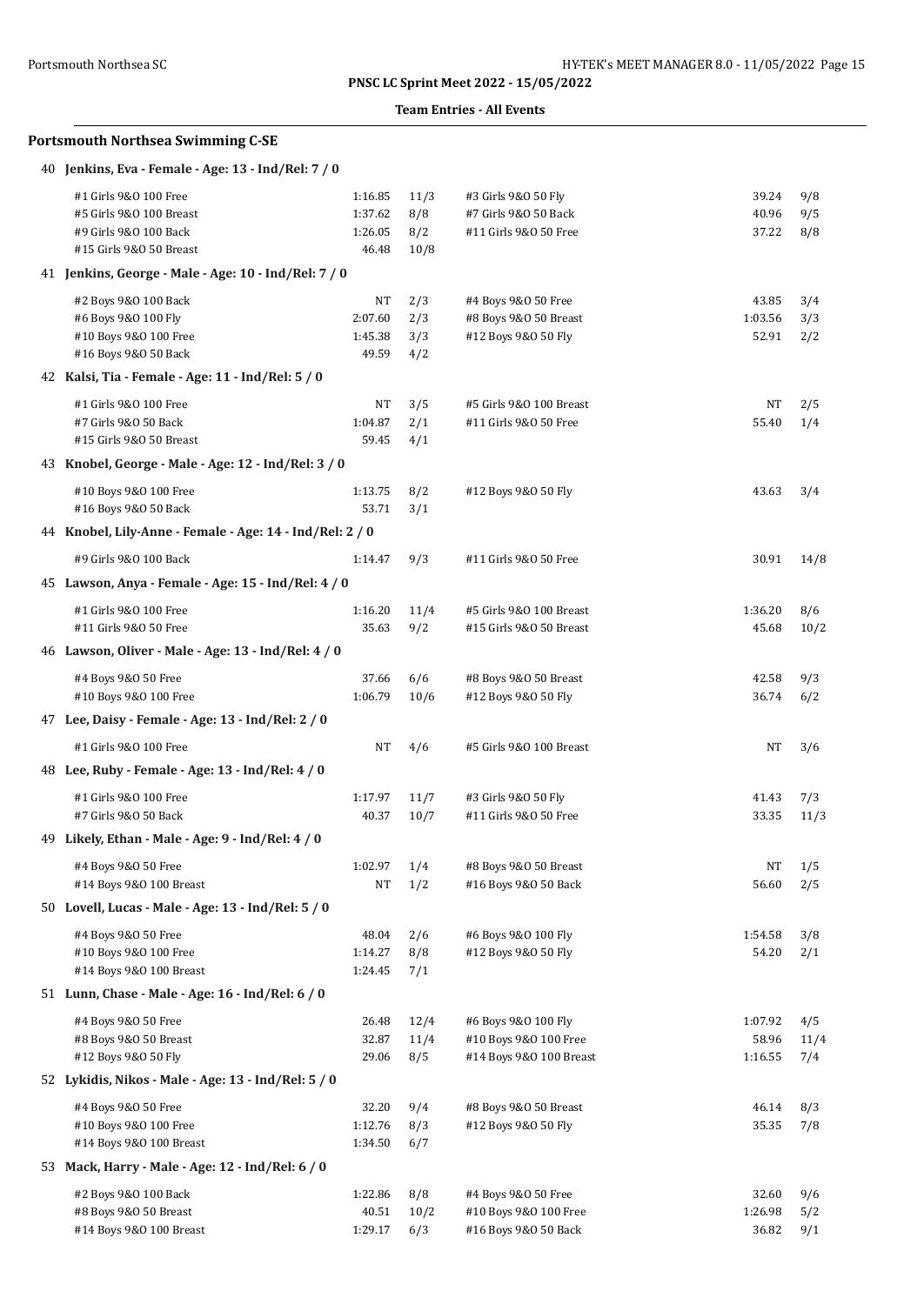| Portsmouth Northsea SC                                                                                                                                                                                                                                                                                                              |                                          | HY-TEK's MEET MANAGER 8.0 - 11/05/2022 Page 16<br>PNSC LC Sprint Meet 2022 - 15/05/2022 |                                                                                                 |                                  |                           |  |  |  |  |
|-------------------------------------------------------------------------------------------------------------------------------------------------------------------------------------------------------------------------------------------------------------------------------------------------------------------------------------|------------------------------------------|-----------------------------------------------------------------------------------------|-------------------------------------------------------------------------------------------------|----------------------------------|---------------------------|--|--|--|--|
|                                                                                                                                                                                                                                                                                                                                     |                                          |                                                                                         | <b>Team Entries - All Events</b>                                                                |                                  |                           |  |  |  |  |
| <b>Portsmouth Northsea Swimming C-SE</b>                                                                                                                                                                                                                                                                                            |                                          |                                                                                         |                                                                                                 |                                  |                           |  |  |  |  |
| 54 Martin, Rossen - Male - Age: 16 - Ind/Rel: 4 / 0                                                                                                                                                                                                                                                                                 |                                          |                                                                                         |                                                                                                 |                                  |                           |  |  |  |  |
| #2 Boys 9&0 100 Back<br>#10 Boys 9&0 100 Free                                                                                                                                                                                                                                                                                       | 1:10.92<br>1:02.20                       | 9/5<br>11/1                                                                             | #4 Boys 9&0 50 Free<br>#16 Boys 9&0 50 Back                                                     | 28.66<br>33.08                   | 12/1<br>10/2              |  |  |  |  |
| 55 Martini, Tommaso - Male - Age: 17 - Ind/Rel: 1 / 0                                                                                                                                                                                                                                                                               |                                          |                                                                                         |                                                                                                 |                                  |                           |  |  |  |  |
| #10 Boys 9&0 100 Free                                                                                                                                                                                                                                                                                                               | NT                                       | 3/8                                                                                     |                                                                                                 |                                  |                           |  |  |  |  |
| 56 McCauley-Wright, Freya - Female - Age: 18 - Ind/Rel: 3 / 0                                                                                                                                                                                                                                                                       |                                          |                                                                                         |                                                                                                 |                                  |                           |  |  |  |  |
| #3 Girls 9&0 50 Fly<br>#11 Girls 9&0 50 Free                                                                                                                                                                                                                                                                                        | 31.97<br>29.89                           | 11/5<br>15/2                                                                            | #7 Girls 9&0 50 Back                                                                            | 35.27                            | 12/2                      |  |  |  |  |
| 57 McGinley, Elsie-Mae - Female - Age: 11 - Ind/Rel: 8 / 0                                                                                                                                                                                                                                                                          |                                          |                                                                                         |                                                                                                 |                                  |                           |  |  |  |  |
| #1 Girls 9&0 100 Free<br>#5 Girls 9&0 100 Breast<br>#9 Girls 9&0 100 Back<br>#13 Girls 9&0 100 Fly                                                                                                                                                                                                                                  | 1:21.17<br>1:47.33<br>1:25.90<br>NT      | 10/8<br>7/7<br>8/6<br>1/7                                                               | #3 Girls 9&0 50 Fly<br>#7 Girls 9&0 50 Back<br>#11 Girls 9&0 50 Free<br>#15 Girls 9&0 50 Breast | 41.10<br>41.24<br>34.35<br>47.97 | 7/4<br>9/6<br>10/3<br>9/1 |  |  |  |  |
| 58 McInally, Tarryn - Female - Age: 10 - Ind/Rel: 2 / 0                                                                                                                                                                                                                                                                             |                                          |                                                                                         |                                                                                                 |                                  |                           |  |  |  |  |
| #1 Girls 9&0 100 Free                                                                                                                                                                                                                                                                                                               | NT                                       | 2/6                                                                                     | #9 Girls 9&0 100 Back                                                                           | NT                               | 2/6                       |  |  |  |  |
| 59 McLean, Amelia - Female - Age: 11 - Ind/Rel: 7 / 0                                                                                                                                                                                                                                                                               |                                          |                                                                                         |                                                                                                 |                                  |                           |  |  |  |  |
| #1 Girls 9&0 100 Free<br>#5 Girls 9&0 100 Breast<br>#9 Girls 9&0 100 Back<br>#15 Girls 9&0 50 Breast                                                                                                                                                                                                                                | NT<br>NT<br>NT<br>1:03.74                | 2/5<br>2/4<br>3/2<br>3/1                                                                | #3 Girls 9&0 50 Fly<br>#7 Girls 9&0 50 Back<br>#11 Girls 9&0 50 Free                            | 1:05.42<br>52.55<br>46.92        | 2/2<br>4/6<br>3/8         |  |  |  |  |
| 60 Mead, Grace E - Female - Age: 11 - Ind/Rel: 6 / 0                                                                                                                                                                                                                                                                                |                                          |                                                                                         |                                                                                                 |                                  |                           |  |  |  |  |
| #1 Girls 9&0 100 Free<br>#7 Girls 9&0 50 Back<br>#11 Girls 9&0 50 Free<br>61 Mose, Finn - Male - Age: 11 - Ind/Rel: 8 / 0                                                                                                                                                                                                           | NT<br>54.19<br>46.45                     | 4/8<br>4/8<br>3/3                                                                       | #5 Girls 9&0 100 Breast<br>#9 Girls 9&0 100 Back<br>#15 Girls 9&0 50 Breast                     | NT<br>NT<br>1:02.71              | 2/3<br>3/7<br>3/6         |  |  |  |  |
|                                                                                                                                                                                                                                                                                                                                     |                                          |                                                                                         |                                                                                                 |                                  |                           |  |  |  |  |
| #2 Boys 9&0 100 Back<br>#6 Boys 9&0 100 Fly<br>#10 Boys 9&0 100 Free<br>#14 Boys 9&0 100 Breast                                                                                                                                                                                                                                     | 1:36.71<br>1:29.61<br>1:15.68<br>1:55.76 | 6/7<br>3/6<br>7/6<br>4/8                                                                | #4 Boys 9&0 50 Free<br>#8 Boys 9&0 50 Breast<br>#12 Boys 9&0 50 Fly<br>#16 Boys 9&0 50 Back     | 37.49<br>54.12<br>35.85<br>37.78 | 7/8<br>5/3<br>6/4<br>8/3  |  |  |  |  |
| 62 Nightingale, Amber - Female - Age: 11 - Ind/Rel: 5 / 0                                                                                                                                                                                                                                                                           |                                          |                                                                                         |                                                                                                 |                                  |                           |  |  |  |  |
| #1 Girls 9&0 100 Free<br>#9 Girls 9&0 100 Back<br>#15 Girls 9&0 50 Breast                                                                                                                                                                                                                                                           | NT<br><b>NT</b><br>48.28                 | 3/7<br>2/5<br>8/4                                                                       | #5 Girls 9&0 100 Breast<br>#11 Girls 9&0 50 Free                                                | NT<br>46.74                      | 2/7<br>3/2                |  |  |  |  |
| 63 North, Betsy - Female - Age: 13 - Ind/Rel: 6 / 0                                                                                                                                                                                                                                                                                 |                                          |                                                                                         |                                                                                                 |                                  |                           |  |  |  |  |
| #1 Girls 9&0 100 Free<br>#7 Girls 9&0 50 Back<br>#11 Girls 9&0 50 Free                                                                                                                                                                                                                                                              | 1:05.48<br>37.26<br>30.23                | 15/7<br>12/8<br>14/4                                                                    | #3 Girls 9&0 50 Fly<br>#9 Girls 9&0 100 Back<br>#13 Girls 9&0 100 Fly                           | 40.23<br>1:16.16<br>1:31.80      | 8/2<br>9/7<br>3/2         |  |  |  |  |
| 64 Oatley, Jessica - Female - Age: 14 - Ind/Rel: 2 / 0                                                                                                                                                                                                                                                                              |                                          |                                                                                         |                                                                                                 |                                  |                           |  |  |  |  |
| #1 Girls 9&0 100 Free                                                                                                                                                                                                                                                                                                               | 1:11.32                                  | 13/5                                                                                    | #11 Girls 9&0 50 Free                                                                           | 33.87                            | 11/8                      |  |  |  |  |
| $\mathcal{L}$ $\mathbb{C}$ $\mathbb{C}$ $\mathbb{C}$ $\mathbb{C}$ $\mathbb{C}$ $\mathbb{C}$ $\mathbb{C}$ $\mathbb{C}$ $\mathbb{C}$ $\mathbb{C}$ $\mathbb{C}$ $\mathbb{C}$ $\mathbb{C}$ $\mathbb{C}$ $\mathbb{C}$ $\mathbb{C}$ $\mathbb{C}$ $\mathbb{C}$ $\mathbb{C}$ $\mathbb{C}$ $\mathbb{C}$ $\mathbb{C}$ $\mathbb{C}$ $\mathbb{$ |                                          |                                                                                         |                                                                                                 |                                  |                           |  |  |  |  |

#1 Girls 9&O 100 Free 1:11.32 13/5 #11 Girls 9&O 50 Free 33.87 11/8 65 **O'Mara, Lacey - Female - Age: 16 - Ind/Rel: 3 / 0** #1 Girls 9&O 100 Free 1:21.16 10/1 #11 Girls 9&O 50 Free 37.51 7/5 #15 Girls 9&O 50 Breast 47.41 9/5 66 **O'Toole, Joe - Male - Age: 11 - Ind/Rel: 8 / 0** #2 Boys 9&O 100 Back 1:28.95 7/8 #4 Boys 9&O 50 Free 38.27 5/3 #6 Boys 9&O 100 Fly 1:35.84 3/7 #8 Boys 9&O 50 Breast 56.06 5/1 #10 Boys 9&O 100 Free 1:20.33 6/3 #12 Boys 9&O 50 Fly 41.99 4/2 #14 Boys 9&O 100 Breast 1:55.67 4/1 #16 Boys 9&O 50 Back 40.58 7/2 67 **Page, Poppy - Female - Age: 13 - Ind/Rel: 2 / 0**

#1 Girls 9&O 100 Free 1:50.05 5/2 #3 Girls 9&O 50 Fly 42.93 6/4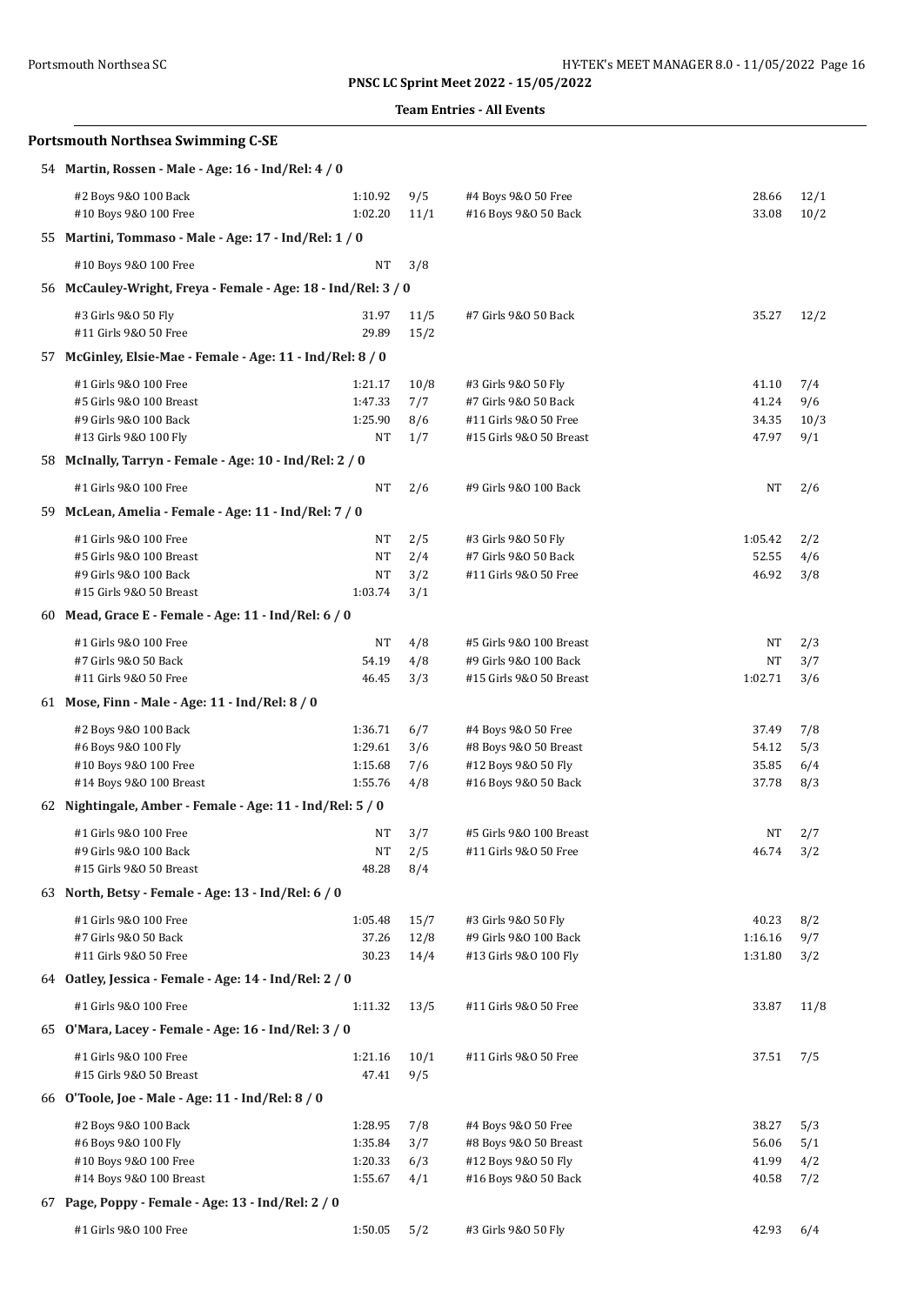### **Team Entries - All Events**

| 68 Plunkett, Scarlett - Female - Age: 10 - Ind/Rel: 7 / 0 |         |            |                         |         |      |
|-----------------------------------------------------------|---------|------------|-------------------------|---------|------|
| #1 Girls 9&0 100 Free                                     | 1:37.03 | 7/1        | #3 Girls 9&0 50 Fly     | 57.74   | 2/5  |
| #5 Girls 9&0 100 Breast                                   | 1:58.26 | 5/3        | #7 Girls 9&0 50 Back    | 49.11   | 5/6  |
| #9 Girls 9&0 100 Back                                     | 1:48.62 | 5/3        | #11 Girls 9&0 50 Free   | 42.82   | 4/5  |
| #15 Girls 9&0 50 Breast                                   | 53.20   | 6/1        |                         |         |      |
| 69 Poynter, Harry - Male - Age: 17 - Ind/Rel: 8 / 0       |         |            |                         |         |      |
| #2 Boys 9&0 100 Back                                      | 1:13.76 | 9/7        | #4 Boys 9&0 50 Free     | 27.80   | 12/3 |
| #6 Boys 9&0 100 Fly                                       | 1:08.54 | 4/6        | #8 Boys 9&0 50 Breast   | 35.51   | 11/6 |
| #10 Boys 9&0 100 Free                                     | 59.65   | 11/5       | #12 Boys 9&0 50 Fly     | 29.86   | 8/2  |
| #14 Boys 9&0 100 Breast                                   | 1:18.71 | 7/3        | #16 Boys 9&0 50 Back    | 32.59   | 10/6 |
| 70 Prowse, Bethany - Female - Age: 11 - Ind/Rel: 7 / 0    |         |            |                         |         |      |
| #1 Girls 9&0 100 Free                                     | 1:36.30 | 7/7        | #3 Girls 9&0 50 Fly     | 54.00   | 3/2  |
| #5 Girls 9&0 100 Breast                                   | 2:02.36 | 5/1        | #7 Girls 9&0 50 Back    | 49.08   | 5/3  |
| #9 Girls 9&0 100 Back                                     | 1:51.71 | 5/8        | #11 Girls 9&0 50 Free   | 41.16   | 5/5  |
| #15 Girls 9&0 50 Breast                                   | 53.08   | 6/2        |                         |         |      |
| 71 Qiu, Sunny - Female - Age: 10 - Ind/Rel: 4 / 0         |         |            |                         |         |      |
| #5 Girls 9&0 100 Breast                                   | 1:58.03 | 5/5        | #7 Girls 9&0 50 Back    | 54.45   | 3/5  |
| #11 Girls 9&0 50 Free                                     | 47.07   | 2/5        | #15 Girls 9&0 50 Breast | 51.36   | 7/1  |
| 72 Qiu, Winston - Male - Age: 12 - Ind/Rel: 8 / 0         |         |            |                         |         |      |
| #2 Boys 9&0 100 Back                                      | 1:32.42 | 6/5        | #4 Boys 9&0 50 Free     | 31.40   | 10/3 |
| #6 Boys 9&0 100 Fly                                       | NT      | 2/7        | #8 Boys 9&0 50 Breast   | 48.61   | 8/8  |
| #10 Boys 9&0 100 Free                                     | 1:09.29 | 9/4        | #12 Boys 9&0 50 Fly     | 47.20   | 3/7  |
| #14 Boys 9&0 100 Breast                                   | NT      | 2/1        | #16 Boys 9&0 50 Back    | 38.69   | 8/1  |
| 73 Quinton, Esme - Female - Age: 13 - Ind/Rel: 4 / 0      |         |            |                         |         |      |
| #1 Girls 9&0 100 Free                                     | 1:16.31 | 11/5       | #5 Girls 9&0 100 Breast | 2:19.36 | 4/1  |
| #11 Girls 9&0 50 Free                                     | 36.59   | 8/3        | #15 Girls 9&0 50 Breast | 55.10   | 5/6  |
| 74 Radford, Thomas J - Male - Age: 11 - Ind/Rel: 6 / 0    |         |            |                         |         |      |
| #2 Boys 9&0 100 Back                                      | 1:43.86 | 5/5        | #6 Boys 9&0 100 Fly     | NΤ      | 1/3  |
| #8 Boys 9&0 50 Breast                                     | 52.38   | 6/2        | #12 Boys 9&0 50 Fly     | 44.92   | 3/5  |
| #14 Boys 9&0 100 Breast                                   | 1:56.09 | 3/4        | #16 Boys 9&0 50 Back    | 44.13   | 6/7  |
| 75 Reed, Hannah - Female - Age: 16 - Ind/Rel: 3 / 0       |         |            |                         |         |      |
| #7 Girls 9&0 50 Back                                      | 37.50   | 11/5       | #9 Girls 9&0 100 Back   | 1:19.60 | 9/8  |
| #11 Girls 9&0 50 Free                                     |         | 32.80 12/3 |                         |         |      |
| 76 Robinson, Naomi - Female - Age: 15 - Ind/Rel: 4 / 0    |         |            |                         |         |      |
| #1 Girls 9&0 100 Free                                     | 1:05.88 | 15/8       | #5 Girls 9&0 100 Breast | 1:25.09 | 9/5  |
| #11 Girls 9&0 50 Free                                     | 30.86   | 14/1       | #15 Girls 9&0 50 Breast | 39.02   | 12/3 |
| 77 Rogers, Alistair - Male - Age: 9 - Ind/Rel: 7 / 0      |         |            |                         |         |      |
| #4 Boys 9&0 50 Free                                       | 36.12   | 7/3        | #6 Boys 9&0 100 Fly     | 1:34.16 | 3/2  |
| #8 Boys 9&0 50 Breast                                     | 51.96   | 6/4        | #10 Boys 9&0 100 Free   | 1:23.38 | 6/1  |
| #12 Boys 9&0 50 Fly                                       | 41.98   | 4/6        | #14 Boys 9&0 100 Breast | 1:49.88 | 5/8  |
| #16 Boys 9&0 50 Back                                      | 44.94   | 6/8        |                         |         |      |
| 78 Rolfe, Louis - Male - Age: 13 - Ind/Rel: 7 / 0         |         |            |                         |         |      |
| #2 Boys 9&0 100 Back                                      | NT      | 4/7        | #4 Boys 9&0 50 Free     | 41.08   | 4/4  |
| #8 Boys 9&0 50 Breast                                     | 48.68   | 7/4        | #10 Boys 9&0 100 Free   | NT      | 2/4  |
| #12 Boys 9&0 50 Fly                                       | 47.10   | 3/2        | #14 Boys 9&0 100 Breast | 2:02.51 | 2/4  |
| #16 Boys 9&0 50 Back                                      | 44.14   | 6/1        |                         |         |      |
| 79 Roostaei, Malek - Male - Age: 17 - Ind/Rel: 2 / 0      |         |            |                         |         |      |
| #4 Boys 9&0 50 Free                                       | 27.92   | 12/6       | #8 Boys 9&0 50 Breast   | 36.66   | 11/7 |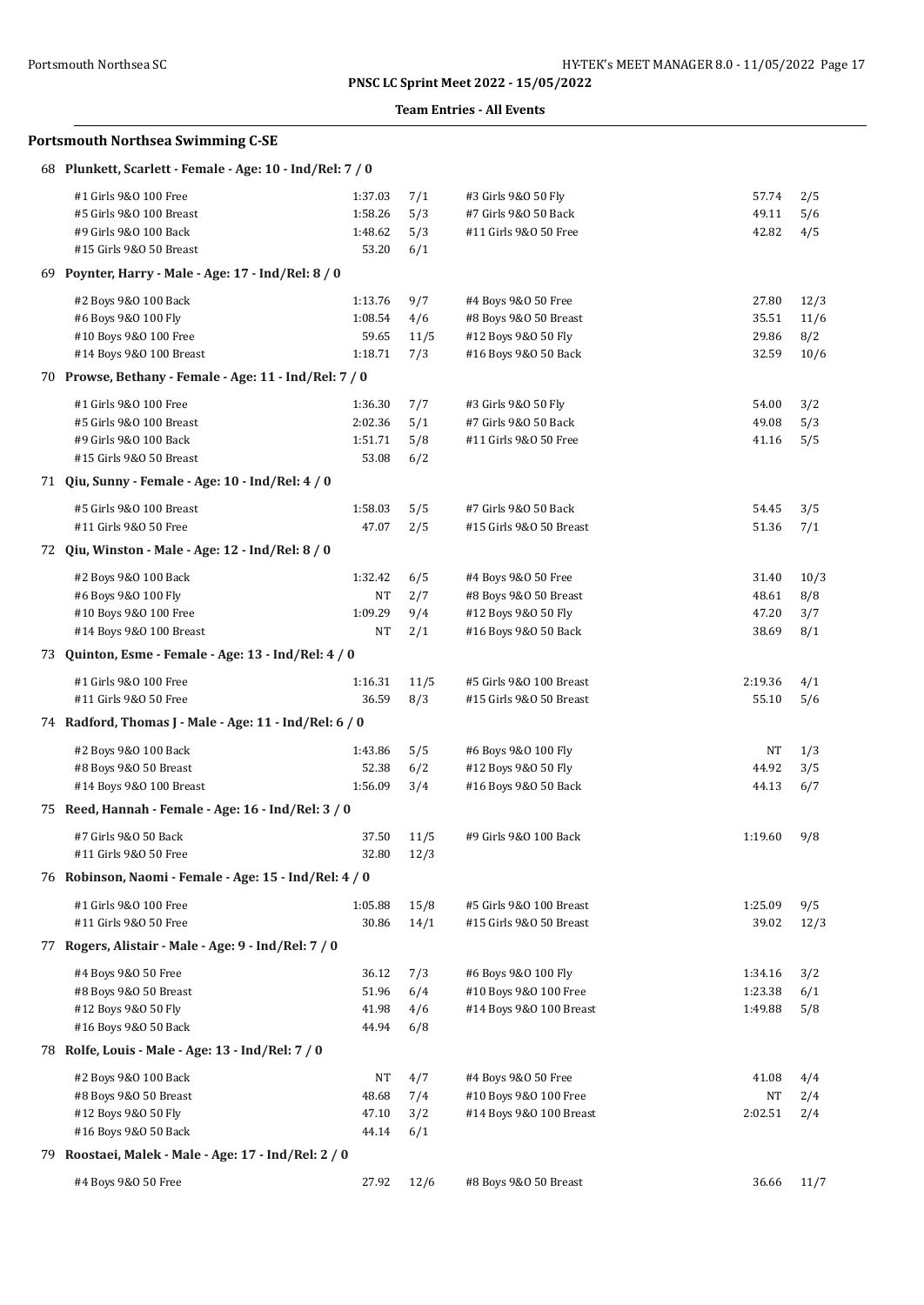### **Team Entries - All Events**

| 80 Rowsell, Alice - Female - Age: 15 - Ind/Rel: 3 / 0                                                    |                                          |                           |                                                                                                 |                                    |                           |
|----------------------------------------------------------------------------------------------------------|------------------------------------------|---------------------------|-------------------------------------------------------------------------------------------------|------------------------------------|---------------------------|
| #1 Girls 9&0 100 Free<br>#11 Girls 9&0 50 Free                                                           | 1:08.06<br>33.26                         | 14/7<br>12/8              | #7 Girls 9&0 50 Back                                                                            | 37.60                              | 11/6                      |
| 81 Russell, Henry - Male - Age: 13 - Ind/Rel: 8 / 0                                                      |                                          |                           |                                                                                                 |                                    |                           |
| #2 Boys 9&0 100 Back<br>#6 Boys 9&0 100 Fly<br>#10 Boys 9&0 100 Free<br>#14 Boys 9&0 100 Breast          | 1:16.39<br>1:21.16<br>1:07.47<br>1:34.43 | 9/8<br>3/5<br>10/2<br>6/2 | #4 Boys 9&0 50 Free<br>#8 Boys 9&0 50 Breast<br>#12 Boys 9&0 50 Fly<br>#16 Boys 9&0 50 Back     | 30.13<br>42.43<br>34.53<br>36.12   | 11/6<br>9/5<br>7/2<br>9/7 |
| 82 Sagitov, Artur - Male - Age: 15 - Ind/Rel: 5 / 0                                                      |                                          |                           |                                                                                                 |                                    |                           |
| #4 Boys 9&0 50 Free<br>#10 Boys 9&0 100 Free<br>#16 Boys 9&0 50 Back                                     | 31.80<br>1:13.97<br>50.08                | 10/6<br>8/7<br>4/1        | #8 Boys 9&0 50 Breast<br>#14 Boys 9&0 100 Breast                                                | 44.38<br>1:36.95                   | 9/7<br>6/8                |
| 83 Sawle, Freddie - Male - Age: 9 - Ind/Rel: 5 / 0                                                       |                                          |                           |                                                                                                 |                                    |                           |
| #2 Boys 9&0 100 Back<br>#8 Boys 9&0 50 Breast<br>#16 Boys 9&0 50 Back                                    | NT<br>NT<br>1:00.41                      | 1/3<br>1/3<br>2/6         | #4 Boys 9&0 50 Free<br>#10 Boys 9&0 100 Free                                                    | 44.71<br>NT                        | 3/6<br>1/7                |
| 84 Sawle, Jemima - Female - Age: 13 - Ind/Rel: 5 / 0                                                     |                                          |                           |                                                                                                 |                                    |                           |
| #1 Girls 9&0 100 Free<br>#7 Girls 9&0 50 Back<br>#13 Girls 9&0 100 Fly                                   | 1:05.95<br>34.68<br>1:44.71              | 14/4<br>12/6<br>2/2       | #3 Girls 9&0 50 Fly<br>#11 Girls 9&0 50 Free                                                    | 50.72<br>30.30                     | 4/5<br>14/5               |
| 85 Scriven, Adam - Male - Age: 17 - Ind/Rel: 5 / 0                                                       |                                          |                           |                                                                                                 |                                    |                           |
| #2 Boys 9&0 100 Back<br>#10 Boys 9&0 100 Free<br>#14 Boys 9&0 100 Breast                                 | 1:24.20<br>1:10.20<br>1:39.30            | 7/3<br>9/2<br>5/6         | #4 Boys 9&0 50 Free<br>#12 Boys 9&0 50 Fly                                                      | 32.10<br>35.90                     | 10/1<br>6/5               |
| 86 Scriven, Luke - Male - Age: 14 - Ind/Rel: 6 / 0                                                       |                                          |                           |                                                                                                 |                                    |                           |
| #4 Boys 9&0 50 Free<br>#8 Boys 9&0 50 Breast<br>#12 Boys 9&0 50 Fly                                      | 29.36<br>39.34<br>31.64                  | 11/3<br>10/6<br>7/4       | #6 Boys 9&0 100 Fly<br>#10 Boys 9&0 100 Free<br>#16 Boys 9&0 50 Back                            | 1:14.13<br>1:02.00<br>34.93        | 4/7<br>11/7<br>9/4        |
| 87 Scullion, OJ - Male - Age: 12 - Ind/Rel: 4 / 0                                                        |                                          |                           |                                                                                                 |                                    |                           |
| #2 Boys 9&0 100 Back<br>#10 Boys 9&0 100 Free<br>88 Seaton, Isabelle - Female - Age: 13 - Ind/Rel: 8 / 0 | 1:45.78<br>1:33.30                       | 5/2<br>4/5                | #6 Boys 9&0 100 Fly<br>#14 Boys 9&0 100 Breast                                                  | NT<br>2:00.08                      | 1/4<br>3/6                |
|                                                                                                          |                                          |                           |                                                                                                 |                                    |                           |
| #1 Girls 9&0 100 Free<br>#5 Girls 9&0 100 Breast<br>#9 Girls 9&0 100 Back<br>#13 Girls 9&0 100 Fly       | 1:43.17<br>2:18.06<br>1:59.21<br>1:42.15 | 6/1<br>4/7<br>4/3<br>2/3  | #3 Girls 9&0 50 Fly<br>#7 Girls 9&0 50 Back<br>#11 Girls 9&0 50 Free<br>#15 Girls 9&0 50 Breast | 57.66<br>52.19<br>48.30<br>1:17.63 | 2/4<br>4/3<br>2/3<br>2/8  |
| 89 Selska, Valeria - Female - Age: 11 - Ind/Rel: 3 / 0                                                   |                                          |                           |                                                                                                 |                                    |                           |
| #1 Girls 9&0 100 Free<br>#15 Girls 9&0 50 Breast                                                         | NT<br>NT                                 | 3/8<br>1/4                | #9 Girls 9&0 100 Back                                                                           | NT                                 | 2/4                       |
| 90 Shanahan, Ashley - Male - Age: 13 - Ind/Rel: 6 / 0                                                    |                                          |                           |                                                                                                 |                                    |                           |
| #2 Boys 9&0 100 Back<br>#8 Boys 9&0 50 Breast<br>#12 Boys 9&0 50 Fly                                     | 1:18.43<br>56.65<br>51.94                | 8/5<br>4/3<br>2/3         | #4 Boys 9&0 50 Free<br>#10 Boys 9&0 100 Free<br>#16 Boys 9&0 50 Back                            | 31.11<br>1:07.81<br>36.11          | 11/8<br>10/8<br>9/2       |
| 91 Shepherd, Holly - Female - Age: 13 - Ind/Rel: 4 / 0                                                   |                                          |                           |                                                                                                 |                                    |                           |
| #1 Girls 9&0 100 Free<br>#5 Girls 9&0 100 Breast                                                         | 1:13.70<br>1:36.70                       | 12/5<br>8/7               | #3 Girls 9&0 50 Fly<br>#11 Girls 9&0 50 Free                                                    | 41.00<br>34.81                     | 8/8<br>10/6               |
| 92 Shivjee, George - Male - Age: 10 - Ind/Rel: 4 / 0                                                     |                                          |                           |                                                                                                 |                                    |                           |
| #2 Boys 9&0 100 Back<br>#10 Boys 9&0 100 Free                                                            | NT<br>NT                                 | 2/2<br>1/5                | #8 Boys 9&0 50 Breast<br>#16 Boys 9&0 50 Back                                                   | 1:25.79<br>52.32                   | 2/6<br>3/3                |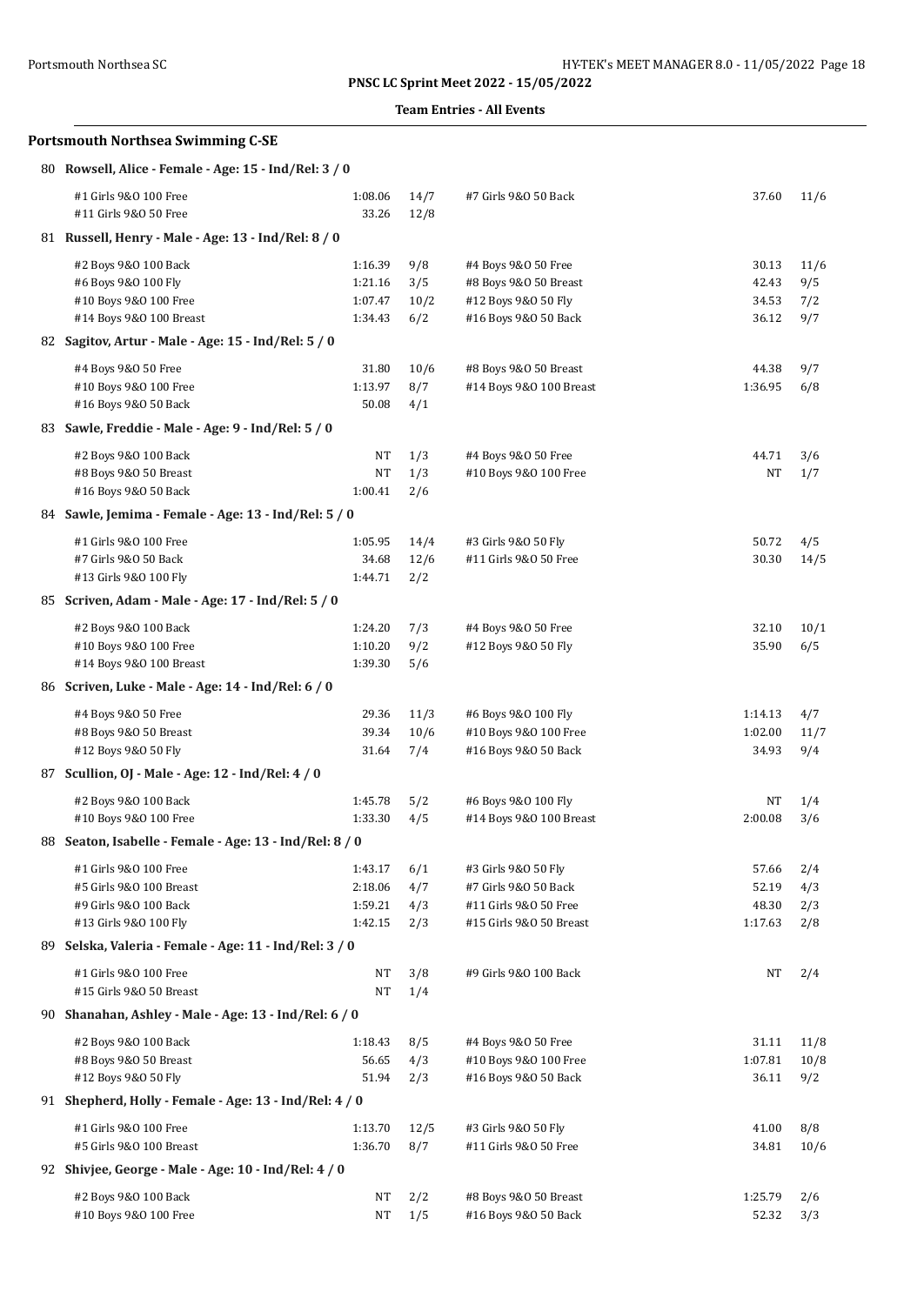## **Team Entries - All Events**

| <b>Portsmouth Northsea Swimming C-SE</b>                       |                |            |                                                 |                  |            |  |  |  |  |
|----------------------------------------------------------------|----------------|------------|-------------------------------------------------|------------------|------------|--|--|--|--|
| 93 Shivjee, India-Grace - Female - Age: 12 - Ind/Rel: 4 / 0    |                |            |                                                 |                  |            |  |  |  |  |
| #3 Girls 9&0 50 Fly<br>#11 Girls 9&0 50 Free                   | 47.77<br>36.59 | 5/6<br>8/6 | #7 Girls 9&0 50 Back<br>#15 Girls 9&0 50 Breast | 40.90<br>1:00.45 | 9/4<br>4/8 |  |  |  |  |
| 94 Stefanuti, Lucas - Male - Age: 15 - Ind/Rel: 2 / 0          |                |            |                                                 |                  |            |  |  |  |  |
| #4 Boys 9&0 50 Free                                            | 29.05          | 11/5       | #10 Boys 9&0 100 Free                           | 1:03.95          | 10/5       |  |  |  |  |
| 95 Stephenson, Zeb - Male - Age: 11 - Ind/Rel: 7 / 0           |                |            |                                                 |                  |            |  |  |  |  |
| #2 Boys 9&0 100 Back                                           | 1:24.13        | 7/5        | #4 Boys 9&0 50 Free                             | 35.30            | 7/5        |  |  |  |  |
| #8 Boys 9&0 50 Breast                                          | 51.31          | 7/8        | #10 Boys 9&0 100 Free                           | 1:17.75          | 7/7        |  |  |  |  |
| #12 Boys 9&0 50 Fly                                            | 48.34          | 2/4        | #14 Boys 9&0 100 Breast                         | 1:47.89          | 5/1        |  |  |  |  |
| #16 Boys 9&0 50 Back                                           | 38.69          | 8/8        |                                                 |                  |            |  |  |  |  |
| 96 Stoneman, Jack - Male - Age: 11 - Ind/Rel: 8 / 0            |                |            |                                                 |                  |            |  |  |  |  |
| #2 Boys 9&0 100 Back                                           | 1:42.73        | 6/8        | #4 Boys 9&0 50 Free                             | 37.94            | 6/7        |  |  |  |  |
| #6 Boys 9&0 100 Fly                                            | 1:57.27        | 2/5        | #8 Boys 9&0 50 Breast                           | 56.59            | 4/5        |  |  |  |  |
| #10 Boys 9&0 100 Free                                          | 1:44.73        | 3/5        | #12 Boys 9&0 50 Fly                             | 43.48            | 4/7        |  |  |  |  |
| #14 Boys 9&0 100 Breast                                        | NT             | 2/8        | #16 Boys 9&0 50 Back                            | 42.83            | 6/5        |  |  |  |  |
| 97 Stradwick, Amilie - Female - Age: 13 - Ind/Rel: 7 / 0       |                |            |                                                 |                  |            |  |  |  |  |
| #1 Girls 9&0 100 Free                                          | 1:30.10        | 8/2        | #3 Girls 9&0 50 Fly                             | 34.40            | 10/4       |  |  |  |  |
| #5 Girls 9&0 100 Breast                                        | 1:33.20        | 8/4        | #7 Girls 9&0 50 Back                            | 36.66            | 12/7       |  |  |  |  |
| #9 Girls 9&0 100 Back                                          | 1:18.26        | 9/1        | #11 Girls 9&0 50 Free                           | 38.82            | 7/1        |  |  |  |  |
| #15 Girls 9&0 50 Breast                                        | 42.53          | 11/7       |                                                 |                  |            |  |  |  |  |
| 98 Stradwick, Ava - Female - Age: 10 - Ind/Rel: 6 / 0          |                |            |                                                 |                  |            |  |  |  |  |
| #1 Girls 9&0 100 Free                                          | 1:34.29        | 7/5        | #5 Girls 9&0 100 Breast                         | 1:48.01          | 7/1        |  |  |  |  |
| #7 Girls 9&0 50 Back                                           | 40.70          | 10/8       | #9 Girls 9&0 100 Back                           | 1:27.37          | 7/5        |  |  |  |  |
| #11 Girls 9&0 50 Free                                          | 35.94          | 9/7        | #15 Girls 9&0 50 Breast                         | 48.95            | 8/3        |  |  |  |  |
| 99 Stylianou, Christina - Female - Age: 11 - Ind/Rel: 3 / 0    |                |            |                                                 |                  |            |  |  |  |  |
| #1 Girls 9&0 100 Free                                          | 1:51.47        | 5/1        | #5 Girls 9&0 100 Breast                         | 2:25.98          | 3/4        |  |  |  |  |
| #9 Girls 9&0 100 Back                                          | 2:06.49        | 4/6        |                                                 |                  |            |  |  |  |  |
| 100 Tangpromphan, Jay - Male - Age: 12 - Ind/Rel: 6 / 0        |                |            |                                                 |                  |            |  |  |  |  |
| #2 Boys 9&0 100 Back                                           | NT             | 3/3        | #4 Boys 9&0 50 Free                             | NT               | 1/5        |  |  |  |  |
| #8 Boys 9&0 50 Breast                                          | NT             | 1/4        | #10 Boys 9&0 100 Free                           | NT               | 2/2        |  |  |  |  |
| #12 Boys 9&0 50 Fly                                            | NT             | 1/8        | #16 Boys 9&0 50 Back                            | NT               | 1/4        |  |  |  |  |
| 101 Taylor, Georgina - Female - Age: 15 - Ind/Rel: 4 / 0       |                |            |                                                 |                  |            |  |  |  |  |
| #1 Girls 9&0 100 Free                                          | 1:04.26        | 15/6       | #3 Girls 9&0 50 Fly                             | 34.68            | 10/3       |  |  |  |  |
| #7 Girls 9&0 50 Back                                           | 38.47          | 11/8       | #11 Girls 9&0 50 Free                           | 30.09            | 15/8       |  |  |  |  |
| 102 Temperley-Chapman, Ellis - Male - Age: 11 - Ind/Rel: 7 / 0 |                |            |                                                 |                  |            |  |  |  |  |
| #2 Boys 9&0 100 Back                                           | NT             | 3/1        | #4 Boys 9&0 50 Free                             | 41.69            | 4/6        |  |  |  |  |
| #8 Boys 9&0 50 Breast                                          | 57.94          | 4/7        | #10 Boys 9&0 100 Free                           | NT               | 2/7        |  |  |  |  |
| #12 Boys 9&0 50 Fly                                            | 56.59          | 1/5        | #14 Boys 9&0 100 Breast                         | NΤ               | 1/5        |  |  |  |  |
| #16 Boys 9&0 50 Back                                           | 46.83          | 5/8        |                                                 |                  |            |  |  |  |  |
| 103 Templeton, Austin / oz - Male - Age: 9 - Ind/Rel: 3 / 0    |                |            |                                                 |                  |            |  |  |  |  |
| #2 Boys 9&0 100 Back                                           | NT             | 1/5        | #8 Boys 9&0 50 Breast                           | 1:22.00          | 2/3        |  |  |  |  |
| #10 Boys 9&0 100 Free                                          | NT             | 1/6        |                                                 |                  |            |  |  |  |  |
| 104 Tencheva, Victoria - Female - Age: 14 - Ind/Rel: 4 / 0     |                |            |                                                 |                  |            |  |  |  |  |
| #1 Girls 9&0 100 Free                                          | 1:24.21        | 9/2        | #7 Girls 9&0 50 Back                            | 44.29            | 7/4        |  |  |  |  |
| #9 Girls 9&0 100 Back                                          | 1:30.19        | 7/2        | #11 Girls 9&0 50 Free                           | 39.78            | 6/2        |  |  |  |  |
| 105 Thomson, Harriet - Female - Age: 10 - Ind/Rel: 3 / 0       |                |            |                                                 |                  |            |  |  |  |  |
| #9 Girls 9&0 100 Back                                          | NT             | 2/7        | #11 Girls 9&0 50 Free                           | NT               | 1/7        |  |  |  |  |
| #15 Girls 9&0 50 Breast                                        | NT             | 1/3        |                                                 |                  |            |  |  |  |  |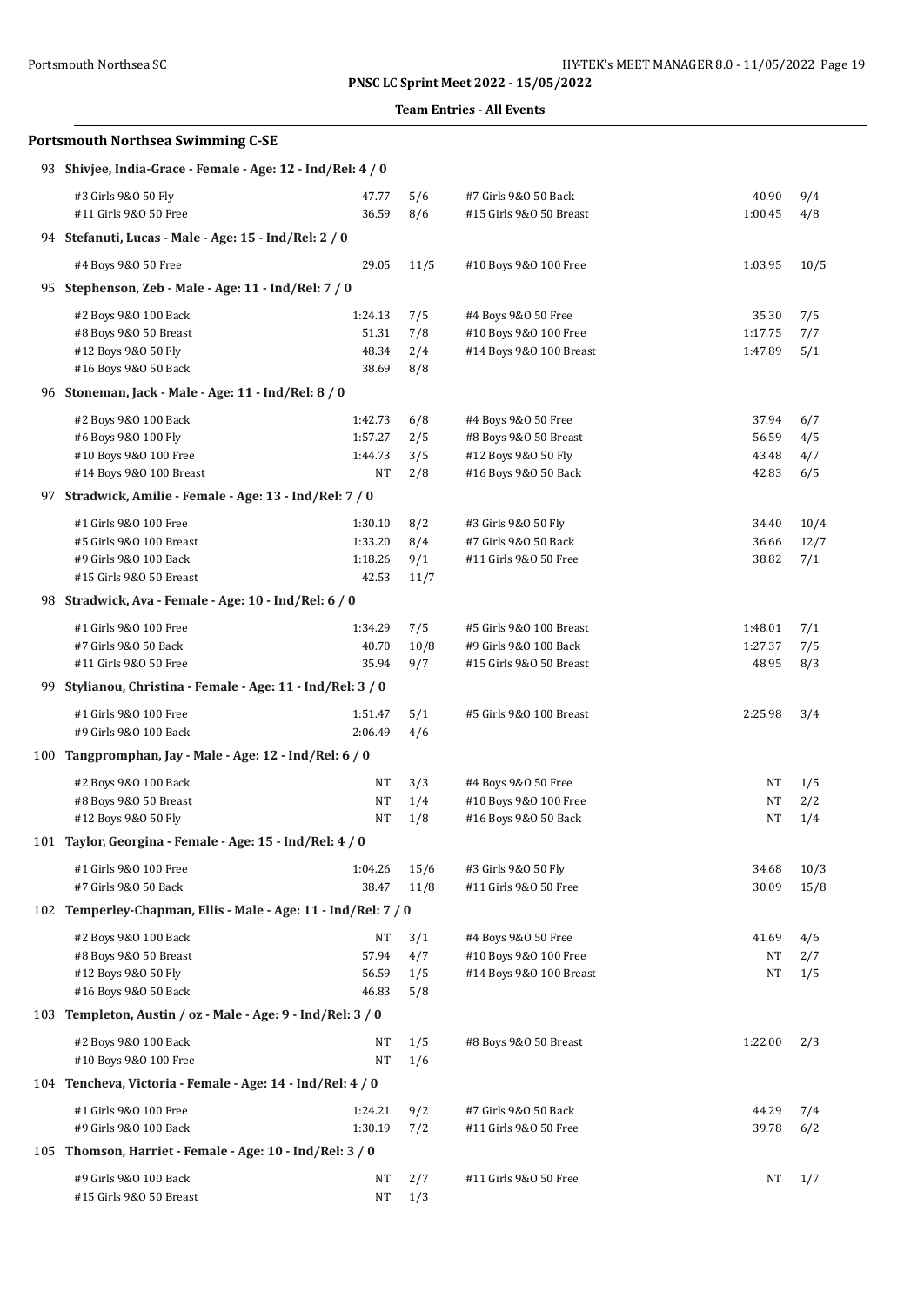### **Team Entries - All Events**

## **Portsmouth Northsea Swimming C-SE**

| 106 Tilley, Elisabeth - Female - Age: 12 - Ind/Rel: 4 / 0  |         |      |                                                 |         |      |  |
|------------------------------------------------------------|---------|------|-------------------------------------------------|---------|------|--|
| #1 Girls 9&0 100 Free                                      | 1:38.52 | 6/5  | #3 Girls 9&0 50 Fly                             | 51.47   | 4/7  |  |
| #5 Girls 9&0 100 Breast                                    | NT      | 3/2  | #7 Girls 9&0 50 Back                            | 49.11   | 5/2  |  |
| 107 Tucker, Byron Saul S - Male - Age: 12 - Ind/Rel: 7 / 0 |         |      |                                                 |         |      |  |
| #2 Boys 9&0 100 Back                                       | NT      | 3/5  | #4 Boys 9&0 50 Free                             | 31.01   | 11/1 |  |
| #6 Boys 9&0 100 Fly                                        | NT      | 2/2  | #10 Boys 9&0 100 Free                           | 1:20.96 | 6/6  |  |
| #12 Boys 9&0 50 Fly                                        | 38.83   | 5/6  | #14 Boys 9&0 100 Breast                         | NT      | 2/7  |  |
| #16 Boys 9&0 50 Back                                       | 35.80   | 9/3  |                                                 |         |      |  |
| 108 Tucker, Roxy S - Female - Age: 11 - Ind/Rel: 6 / 0     |         |      |                                                 |         |      |  |
| #1 Girls 9&0 100 Free                                      | NT      | 3/4  | #5 Girls 9&0 100 Breast                         | NT      | 2/2  |  |
| #7 Girls 9&0 50 Back                                       | 57.09   | 2/5  | #9 Girls 9&0 100 Back                           | NT      | 3/3  |  |
| #11 Girls 9&0 50 Free                                      | 45.59   | 3/4  | #15 Girls 9&0 50 Breast                         | 56.73   | 5/8  |  |
| 109 Valentine, Nathan - Male - Age: 15 - Ind/Rel: 3 / 0    |         |      |                                                 |         |      |  |
| #4 Boys 9&0 50 Free                                        | 31.87   | 10/2 | #6 Boys 9&0 100 Fly                             | 1:16.50 | 4/1  |  |
| #12 Boys 9&0 50 Fly                                        | 31.38   | 8/8  |                                                 |         |      |  |
| 110 Vaughan, Flossie - Female - Age: 12 - Ind/Rel: 8 / 0   |         |      |                                                 |         |      |  |
| #1 Girls 9&0 100 Free                                      | 1:28.00 | 8/3  | #3 Girls 9&0 50 Fly                             | 43.95   | 6/3  |  |
| #5 Girls 9&0 100 Breast                                    | 1:48.57 | 7/8  | #7 Girls 9&0 50 Back                            | 38.25   | 11/1 |  |
| #9 Girls 9&0 100 Back                                      | 1:34.60 | 7/8  | #11 Girls 9&0 50 Free                           | 33.24   | 12/1 |  |
| #13 Girls 9&0 100 Fly                                      | NT      | 1/6  | #15 Girls 9&0 50 Breast                         | 50.55   | 7/4  |  |
| 111 Wicks, Rebecca - Female - Age: 15 - Ind/Rel: 6 / 0     |         |      |                                                 |         |      |  |
| #1 Girls 9&0 100 Free                                      | 1:11.16 | 13/4 | #3 Girls 9&0 50 Fly                             | 39.42   | 8/5  |  |
| #7 Girls 9&0 50 Back                                       | 39.80   | 10/6 | #9 Girls 9&0 100 Back                           | 1:26.18 | 8/7  |  |
| #11 Girls 9&0 50 Free                                      | 33.76   | 11/2 | #13 Girls 9&0 100 Fly                           | 1:26.28 | 3/3  |  |
| 112 Wilson, Rachel - Female - Age: 15 - Ind/Rel: 4 / 0     |         |      |                                                 |         |      |  |
| #1 Girls 9&0 100 Free                                      | 1:25.96 | 9/8  | #5 Girls 9&0 100 Breast                         | 1:54.53 | 6/1  |  |
| #11 Girls 9&0 50 Free                                      | 36.43   | 8/4  | #15 Girls 9&0 50 Breast                         | 49.27   | 8/6  |  |
| 113 Window, Henry - Male - Age: 9 - Ind/Rel: 5 / 0         |         |      |                                                 |         |      |  |
| #2 Boys 9&0 100 Back                                       | NT      | 2/7  | #4 Boys 9&0 50 Free                             | 49.54   | 2/2  |  |
| #8 Boys 9&0 50 Breast                                      | 1:00.47 | 4/8  | #10 Boys 9&0 100 Free                           | NT      | 1/1  |  |
| #16 Boys 9&0 50 Back                                       | 49.72   | 4/7  |                                                 |         |      |  |
| 114 Wiseman, Ryan - Male - Age: 12 - Ind/Rel: 5 / 0        |         |      |                                                 |         |      |  |
| #4 Boys 9&0 50 Free                                        | 37.14   | 7/1  | #8 Boys 9&0 50 Breast                           | 52.84   | 6/7  |  |
| #10 Boys 9&0 100 Free                                      | 1:37.28 | 4/7  | #12 Boys 9&0 50 Fly                             | 51.74   | 2/5  |  |
| #14 Boys 9&0 100 Breast                                    | 1:58.33 | 3/5  |                                                 |         |      |  |
| 115 Woodage, Sam - Male - Age: 14 - Ind/Rel: 3 / 0         |         |      |                                                 |         |      |  |
| #4 Boys 9&0 50 Free                                        | 33.36   | 8/3  | #8 Boys 9&0 50 Breast                           | 45.84   | 8/4  |  |
| #10 Boys 9&0 100 Free                                      | 1:14.00 | 8/1  |                                                 |         |      |  |
| 116 Wyatt, Henley - Male - Age: 13 - Ind/Rel: 7 / 0        |         |      |                                                 |         |      |  |
| #2 Boys 9&0 100 Back                                       | NT      | 4/2  | #4 Boys 9&0 50 Free                             | 43.00   | 4/1  |  |
| #8 Boys 9&0 50 Breast                                      | 1:10.59 | 3/8  | #10 Boys 9&0 100 Free                           | NT      | 2/5  |  |
| #12 Boys 9&0 50 Fly                                        | 1:03.25 | 1/7  | #14 Boys 9&0 100 Breast                         | NT      | 2/2  |  |
| #16 Boys 9&0 50 Back                                       | 50.80   | 3/4  |                                                 |         |      |  |
| <b>Portsmouth Northsea Swimming C-SE</b>                   |         |      | Total Individual Entries: 577 - Total Relays: 0 |         |      |  |

## **Rushmoor Royals SC**

1 **Maguire, Ella - Female - Age: 13 - Ind/Rel: 1 / 0**

#3 Girls 9&O 50 Fly 34.82 10/6 **Rushmoor Royals SC Total Individual Entries: 1 - Total Relays: 0**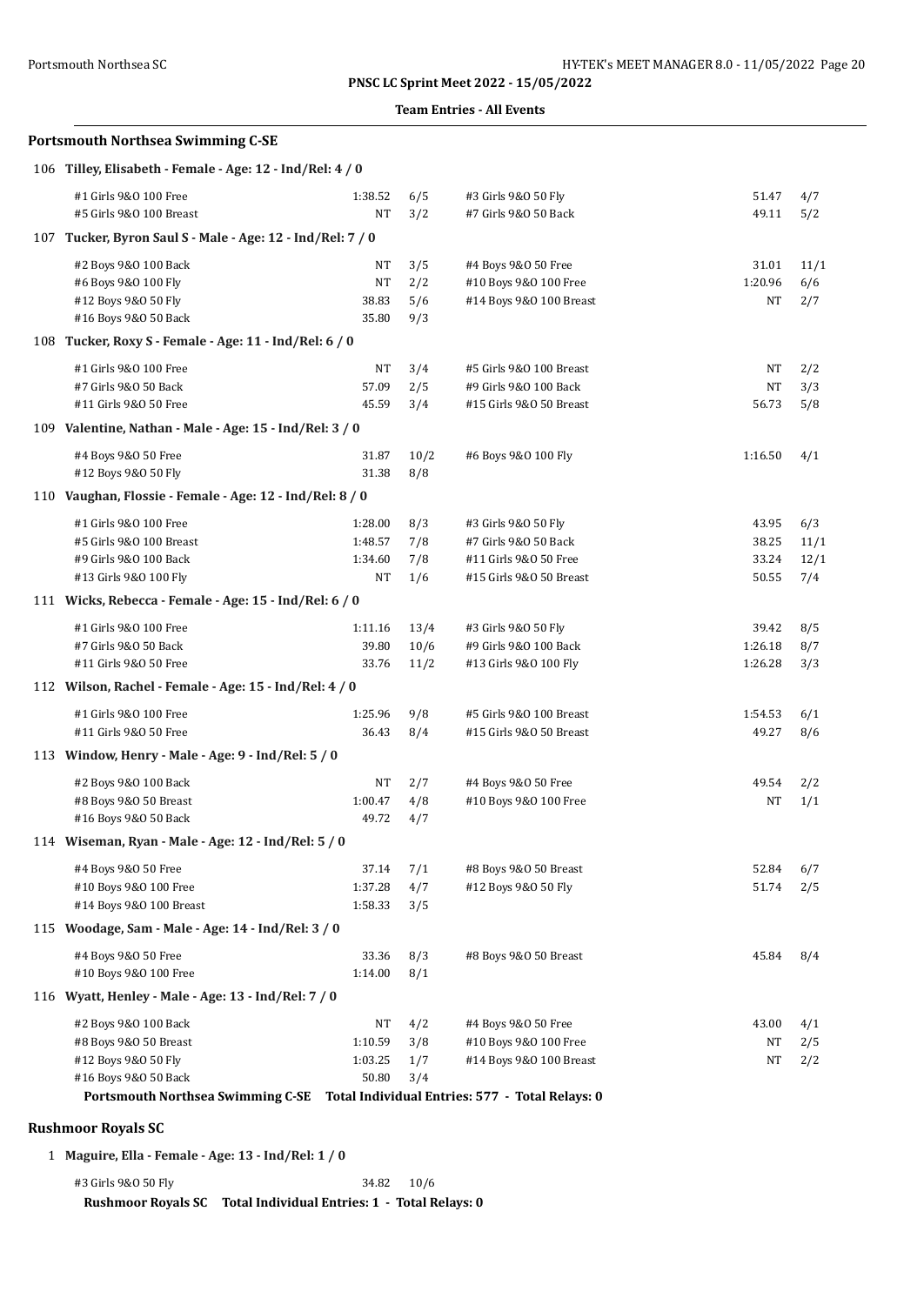### **Team Entries - All Events**

| <b>Ryde Swimming Club</b>                                                |                                                                  |                   |                                                                         |                           |                   |  |  |
|--------------------------------------------------------------------------|------------------------------------------------------------------|-------------------|-------------------------------------------------------------------------|---------------------------|-------------------|--|--|
|                                                                          | 1 Adams-Donohoe, Mason - Male - Age: 15 - Ind/Rel: 4 / 0         |                   |                                                                         |                           |                   |  |  |
| #4 Boys 9&0 50 Free<br>#12 Boys 9&0 50 Fly                               | 31.20<br>36.00                                                   | 10/4<br>6/3       | #8 Boys 9&0 50 Breast<br>#14 Boys 9&0 100 Breast                        | 35.30<br>1:23.32          | 11/3<br>7/2       |  |  |
| 2 Coughlin, Stella - Female - Age: 11 - Ind/Rel: 3 / 0                   |                                                                  |                   |                                                                         |                           |                   |  |  |
| #9 Girls 9&0 100 Back<br>#15 Girls 9&0 50 Breast                         | 1:27.20<br>51.23                                                 | 7/4<br>7/7        | #11 Girls 9&0 50 Free                                                   | 37.16                     | 8/1               |  |  |
| 3 Groves, Sophie - Female - Age: 14 - Ind/Rel: 5 / 0                     |                                                                  |                   |                                                                         |                           |                   |  |  |
| #1 Girls 9&0 100 Free<br>#7 Girls 9&0 50 Back<br>#15 Girls 9&0 50 Breast | 1:28.39<br>43.42<br>49.94                                        | 8/6<br>8/5<br>8/7 | #5 Girls 9&0 100 Breast<br>#11 Girls 9&0 50 Free                        | 2:11.51<br>36.55          | 4/3<br>8/5        |  |  |
| 4 Morris, Poppy - Female - Age: 12 - Ind/Rel: 6 / 0                      |                                                                  |                   |                                                                         |                           |                   |  |  |
| #1 Girls 9&0 100 Free<br>#7 Girls 9&0 50 Back<br>#11 Girls 9&0 50 Free   | 1:37.66<br>45.00<br>39.38                                        | 6/4<br>7/2<br>6/5 | #3 Girls 9&0 50 Fly<br>#9 Girls 9&0 100 Back<br>#15 Girls 9&0 50 Breast | 50.54<br>1:45.24<br>57.71 | 5/8<br>5/5<br>4/3 |  |  |
| 5 Rounsevell, Kye - Male - Age: 11 - Ind/Rel: 4 / 0                      |                                                                  |                   |                                                                         |                           |                   |  |  |
| #2 Boys 9&0 100 Back<br>#8 Boys 9&0 50 Breast                            | 1:55.38<br>56.48                                                 | 5/1<br>4/4        | #4 Boys 9&0 50 Free<br>#16 Boys 9&0 50 Back                             | 44.98<br>47.05            | 3/2<br>4/5        |  |  |
| 6 Rounsevell, Wade - Male - Age: 15 - Ind/Rel: 3 / 0                     |                                                                  |                   |                                                                         |                           |                   |  |  |
| #4 Boys 9&0 50 Free<br>#12 Boys 9&0 50 Fly                               | 33.30<br>37.93                                                   | 8/5<br>5/4        | #10 Boys 9&0 100 Free                                                   | 1:15.97                   | 7/2               |  |  |
|                                                                          | 7 Smallwood, Tom-Anthony - Male - Age: 10 - Ind/Rel: 5 / 0       |                   |                                                                         |                           |                   |  |  |
| #2 Boys 9&0 100 Back<br>#8 Boys 9&0 50 Breast<br>#16 Boys 9&0 50 Back    | 1:58.27<br>1:01.89<br>52.58                                      | 5/8<br>3/4<br>3/6 | #4 Boys 9&0 50 Free<br>#12 Boys 9&0 50 Fly                              | 47.16<br>1:01.14          | 2/5<br>1/2        |  |  |
| 8 Soar, Ethan - Male - Age: 12 - Ind/Rel: 5 / 0                          |                                                                  |                   |                                                                         |                           |                   |  |  |
| #4 Boys 9&0 50 Free<br>#10 Boys 9&0 100 Free<br>#16 Boys 9&0 50 Back     | 34.39<br>1:43.47<br>39.48                                        | 8/7<br>3/4<br>7/4 | #8 Boys 9&0 50 Breast<br>#14 Boys 9&0 100 Breast                        | 47.10<br>1:54.39          | 8/2<br>4/2        |  |  |
| 9 Tanner-Rolf, Ethan - Male - Age: 13 - Ind/Rel: 4 / 0                   |                                                                  |                   |                                                                         |                           |                   |  |  |
| #4 Boys 9&0 50 Free<br>#10 Boys 9&0 100 Free                             | 32.80<br>1:18.70                                                 | 9/2<br>7/8        | #6 Boys 9&0 100 Fly<br>#12 Boys 9&0 50 Fly                              | 1:54.31<br>39.73          | 3/1<br>5/1        |  |  |
| 10 Welsh, Chloe - Female - Age: 12 - Ind/Rel: 5 / 0                      |                                                                  |                   |                                                                         |                           |                   |  |  |
| #1 Girls 9&0 100 Free<br>#7 Girls 9&0 50 Back<br>#15 Girls 9&0 50 Breast | 1:23.02<br>41.16<br>50.77                                        | 9/3<br>9/3<br>7/6 | #3 Girls 9&0 50 Fly<br>#11 Girls 9&0 50 Free                            | 44.32<br>33.03            | 6/6<br>12/7       |  |  |
| 11 Welsh, Jack - Male - Age: 10 - Ind/Rel: 3 / 0                         |                                                                  |                   |                                                                         |                           |                   |  |  |
| #4 Boys 9&0 50 Free<br>#16 Boys 9&0 50 Back<br><b>Ryde Swimming Club</b> | 56.59<br>54.75<br>Total Individual Entries: 47 - Total Relays: 0 | 2/8<br>2/4        | #8 Boys 9&0 50 Breast                                                   | 1:06.89                   | 3/1               |  |  |
| <b>Seaclose Swimming Club</b>                                            |                                                                  |                   |                                                                         |                           |                   |  |  |
| 1 Lacey, Zachary - Male - Age: 21 - Ind/Rel: 4 / 0                       |                                                                  |                   |                                                                         |                           |                   |  |  |
| #4 Boys 9&0 50 Free                                                      | 37.49                                                            | 6/4               | #6 Boys 9&0 100 Fly                                                     | 1:26.16                   | 3/3               |  |  |

#10 Boys 9&O 100 Free 1:27.43 5/7 #12 Boys 9&O 50 Fly 36.24 6/6

**Seaclose Swimming Club Total Individual Entries: 4 - Total Relays: 0**